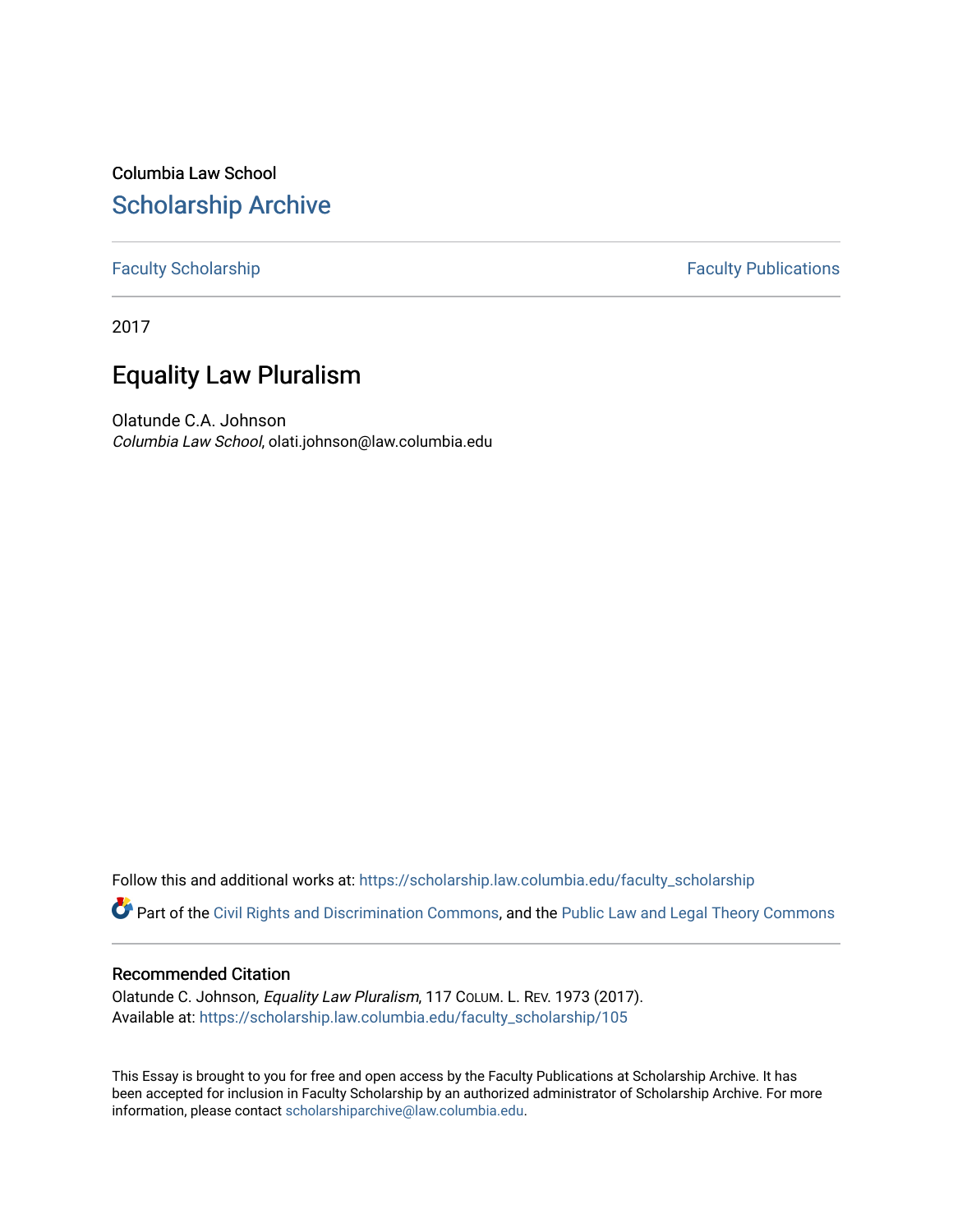## EQUALITY LAW PLURALISM

## *Olatunde C.A. Johnson*\*

*This contribution to the Constance Baker Motley Symposium examines the future of civil rights reform at a time in which longstanding limitations of the antidiscrimination law framework, as well as newer pressures such as the rise of economic populism, are placing stress on the traditional antidiscrimination project. This Essay explores the openings that nevertheless remain in public law for confronting persistent forms of exclusion and makes the case for greater pluralism in equality law frameworks. In particular, this Essay examines innovations that widen the range of regulatory levers for promoting inclusion, such as competitive grants, tax incentives, contests for labor agreements and licenses, requirements attached to land-use development, and scoring systems for public contracts that reward entities for pursuing equity goals. Relying on these types of regulatory incentives and levers expands the mechanisms typically employed to advance integration and equity and builds on tools available not just at the federal level but also at the state and local level. Even in the present political environment, this Essay argues there is utility in advancing new regulatory regimes that move beyond the formalist, liberalist assumptions of traditional civil rights regimes and that seek to link questions of identity inclusion to economic inequality and the distribution of public goods.* 

| $\mathbf{I}$ .                                                          |  |
|-------------------------------------------------------------------------|--|
|                                                                         |  |
| A. The Limits of Legal Liberalism and a Prohibitory Enforcement         |  |
|                                                                         |  |
|                                                                         |  |
|                                                                         |  |
| B. Limits of the Antidiscrimination Paradigm in the Era of              |  |
|                                                                         |  |
|                                                                         |  |
| REGULATING FOR INCLUSION: INNOVATION AND PLURALISM 1992<br>$\mathbf{H}$ |  |

<sup>\*</sup> Jerome B. Sherman Professor of Law, Columbia Law School. For excellent research assistance, I thank Natasha Harnwell-Davis, Clara Kent, and Komal Patel. Many thanks also to Patricio Martínez Llompart and his colleagues on the *Columbia Law Review*. For helpful comments and suggestions on earlier drafts, I am grateful to Elise Boddie, David Pozen, Aaron Saiger and other participants in this Symposium.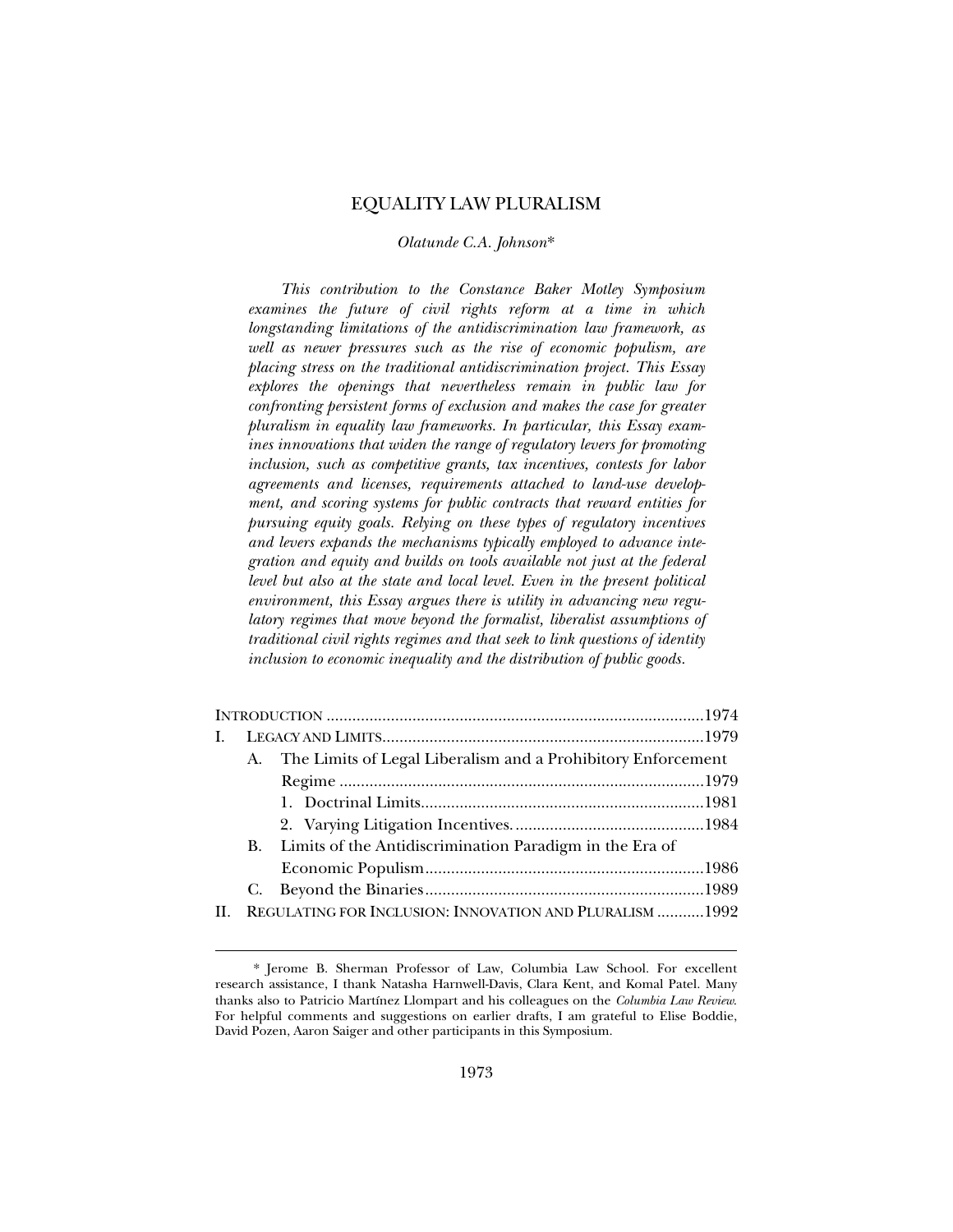|  | A. Examples: Levers, Requirements, and Accountability1999 |  |
|--|-----------------------------------------------------------|--|
|  |                                                           |  |
|  |                                                           |  |

## **INTRODUCTION**

This Symposium presents an opportunity to honor the legacy of Judge Constance Baker Motley. Inevitably, it also provides an occasion to celebrate the transformative impact of Motley and the NAACP Legal Defense Fund's (LDF) antidiscrimination project while confronting its limitations. The transformative impact is not hard to discern or to celebrate. LDF sought to dismantle segregation through courts, and Motley was important to the successful aspects of that project. As a young lawyer, Motley worked on the key higher education desegregation cases<sup>1</sup> that laid the ground for *Brown v. Board of Education*. 2 Before the Fair Housing Act of 1968, Motley successfully challenged rules barring blacks from accessing certain public housing projects.<sup>3</sup> Prior to the Voting Rights Act of 1965, she litigated early cases challenging whites-only primary elections and other exclusionary voting practices.<sup>4</sup> She thus helped create the foundations that we now understand as civil rights in the years before federal legislation prohibiting discrimination would provide the basis for the civil rights regime. We credit these and other cases with improving the lives of racial minorities in material ways and, more fundamentally, changing constitutional and statutory understandings of equality and citizenship.

The story of the project's limitations, however, is less linear and devoid of heroes; its end is unwritten. Since the establishment in the 1960s of constitutional rules barring state-sponsored segregation and of a statutory civil rights framework that prohibits discrimination in education, public accommodations, housing, voting, and other areas of public life, the narrative has shifted to the messier work of implementation, or

 <sup>1.</sup> E.g., McLaurin v. Okla. State Regents for Higher Educ., 339 U.S. 637 (1950); Sweatt v. Painter, 339 U.S. 629 (1950); Sipuel v. Bd. of Regents, 332 U.S. 631 (1948).

 <sup>2. 347</sup> U.S. 483 (1954).

 <sup>3.</sup> See Jack Greenberg, Crusaders in the Courts: Legal Battles of the Civil Rights Movement 468 (2004).

 <sup>4.</sup> See, e.g., Constance Baker Motley, Equal Justice Under Law 66, 259 (1998) (describing her involvement in cases challenging exclusionary voting practices). For examples of such cases litigated by Motley, see Baskin v. Brown, 174 F.2d 391, 392–93 (4th Cir. 1949) (challenging exclusionary voting practices in South Carolina); Rice v. Elmore, 165 F.2d 387, 388–89 (4th Cir. 1947) (challenging whites-only primary elections).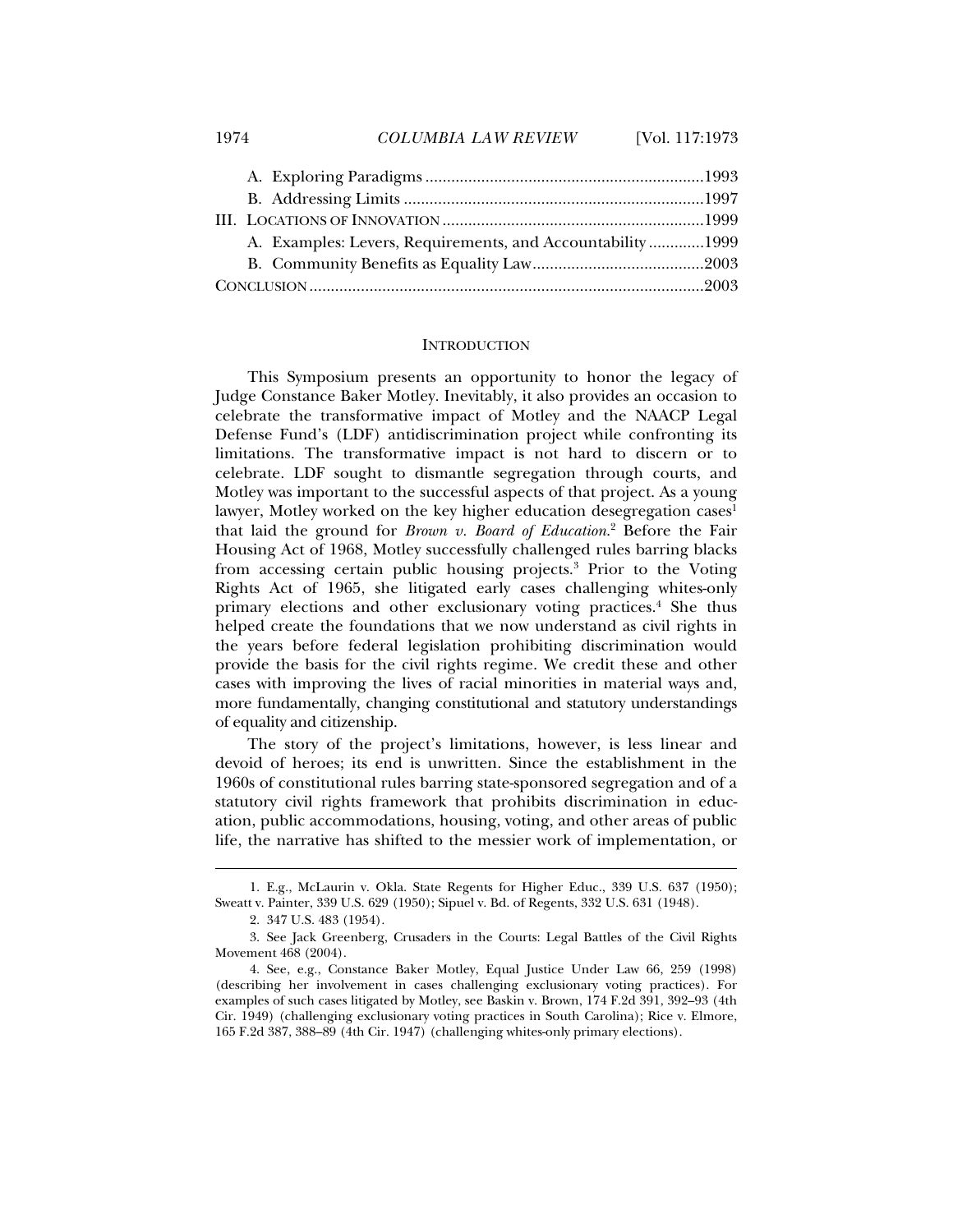of removing structural rather than formal limitations. Much of contemporary civil rights scholarship is occupied not only with highlighting the limitations of this first phase of the desegregation and antidiscrimination project, now characterized as unfinished business (because courts and other social institutions abandoned meaningful implementation),<sup>5</sup> but also fundamentally with exposing the limitations of the original faith that prohibitions on discrimination could transform institutions or lead to substantive equality.<sup>6</sup> There is a risk of overstating the binary between old forms of discrimination and new, between the litigation project and strategies that de-center courts, and between formal and structural forms of discrimination.7 But it is hard to avoid confronting the reality that shifting political and institutional terrains pose challenges to the antidiscrimination framework represented by Motley and LDF. Today, courts are less likely to be at the center of affirmative civil rights strategy, at least around questions of race and gender inclusion.<sup>8</sup> Courts remain important, but increasingly as forums of defensive contestation rather than affirmative-rights creation. Today, civil rights groups are often

 <sup>5.</sup> See, e.g., Myron Orfield, *Milliken*, *Meredith,* and Metropolitan Segregation, 62 UCLA L. Rev. 364, 406–16 (2015) (discussing the Supreme Court's narrow view of state complicity and the judiciary's remedial power in the *Milliken* litigation).

 <sup>6.</sup> See Glenn C. Loury, The Anatomy of Racial Inequality 94–95 (2002) [hereinafter Loury, Anatomy of Racial Inequality] (arguing that while discrimination is a recognized moral problem, the problem of entrenched racial disparity is often neglected); Samuel R. Bagenstos, The Structural Turn and the Limits of Antidiscrimination Law, 94 Calif. L. Rev. 1, 20–26, 40–47 (2006) (describing a turn in antidiscrimination scholarship toward addressing structural inequalities and expressing a lack of faith that this structural turn will find resonance in antidiscrimination law); Susan Sturm, Second Generation Employment Discrimination: A Structural Approach, 101 Colum. L. Rev. 458, 465–78 (2001) [hereinafter Sturm, Second Generation] (describing how explicit bias now operates alongside, or has been supplanted by, "subtle, interactive, and structural bias").

 <sup>7.</sup> See, e.g., Olatunde Johnson, Leveraging Antidiscrimination, *in* A Nation of Widening Opportunities: The Civil Rights Act at 50, at 211, 222—23 (Ellen D. Katz & Samuel R. Bagenstos eds., 2015) [hereinafter Johnson, Leveraging Antidiscrimination] (detailing how antidiscrimination law provided a mechanism for leveraging broader, structural reforms within and outside courts). Pragmatic and problem-solving approaches often emerge after the establishment of rights in courts. See Charles F. Sabel & William H. Simon, The Duty of Responsible Administration and the Problem of Police Accountability 6–42 (Columbia Law Sch. Pub. Law & Legal Theory Working Paper Grp., Paper No. 14- 420, 2015), http://ssrn.com/abstract=2507280 (on file with the *Columbia Law Review*) (describing the trajectory of civil rights ligation against police departments and showing how litigation prompted divergent reforms in two cities). Regulatory expansions often emerge after rights establishment through litigation. See Affirmatively Furthering Fair Housing, 80 Fed. Reg. 42,272, 42,272 (July 16, 2015) (codified at 24 C.F.R. pts. 5, 91, 92, 570, 574, 576, 903) (strengthening a fair housing rule after successful litigation was brought to enforce a prior rule).

 <sup>8.</sup> See Russell K. Robinson, Unequal Protection, 68 Stan. L. Rev. 151, 153–55 (2016) (arguing that the Supreme Court has become less vigorous in protecting the rights of racial minorities and women under the Equal Protection Clause).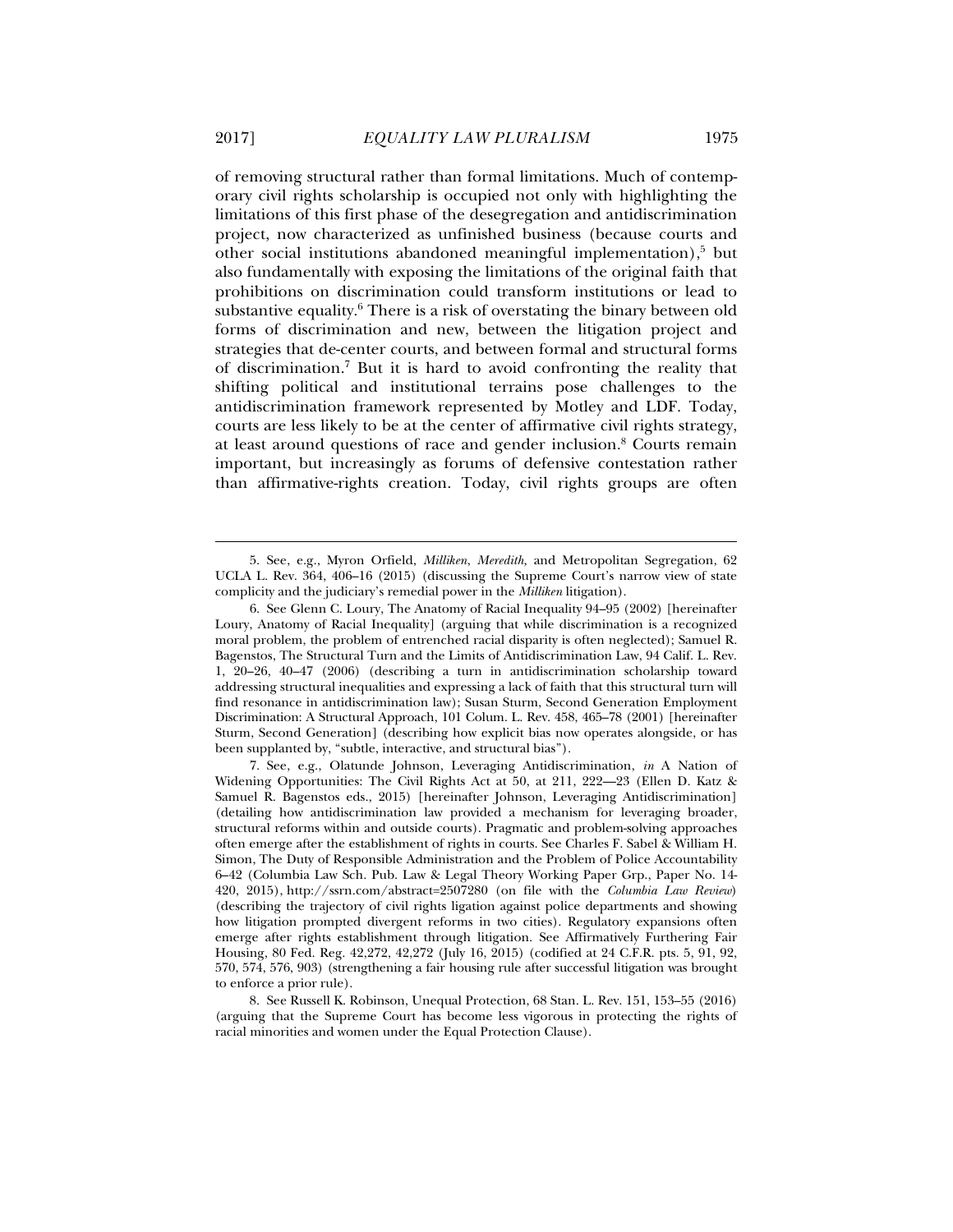working to preserve longstanding interpretations<sup>9</sup> or thwart new efforts to undermine rights.10

In many respects, Motley anticipated this shift away from affirmativerights elaboration in courts. Leaving LDF in 1963, before the passage of the landmark Civil Rights Act of 1964, her belief was that most of the major legal constitutional battles had ended, and that what remained was the implementation of *Brown*. 11 Tellingly, before Motley's appointment to federal court, her "civil rights" work shifted to state and city government policymaking, realized in her efforts to promote community revitalization and enhance availability of affordable housing in New York.12

Motley's move to state and city government resonates with an account of why the antidiscrimination project in some respects has stalled. First is the limitation of discrimination (at least in its judicial formulations) as an explanation for persistent inequality—its dependence on the notion that removing formal barriers could alter the underlying institutional frameworks, or remedy centuries of disinvestment in communities. We can call this the formalist assumption underlying antidiscrimination law. The second and related assumption is the antidiscrimination framework's dependence on courts for norm implementation. By some accounts, courts were reluctant to advance effective remedies (such as in the area of housing and school integration), and one can debate whether this is a limitation of the judiciary's institutional competence, or reflects a failure of imagination by litigators. This reliance on courts is often embedded in a much broader critique of legal liberalism: the emphasis on "rights establishment" by organizations like LDF and the American Civil Liberties Union (ACLU).<sup>13</sup> No doubt, one might welcome legal liberalism's court-

11. See Motley, supra note 4, at 205.

12. See id.

 <sup>9.</sup> See Tex. Dep't of Hous. & Cmty. Affairs v. Inclusive Cmtys. Project, 135 S. Ct. 2507, 2507 (2015) (preserving the disparate impact theory under the Fair Housing Act, consistent with four decades of lower court jurisprudence).

 <sup>10.</sup> See N.C. State Conference of NAACP v. McCrory, 831 F.3d 204, 206–07 (4th Cir. 2016) (challenging a North Carolina law imposing voter identification requirements and repealing ballot-access measures); Veasey v. Abbott, 830 F.3d 216, 216–17 (5th Cir. 2016) (en banc) (challenging a Texas voter identification law). It is important not to overstate the distinction between the current defensive posture and the quest to establish affirmative rights. It may be that affirmative rights emerge from defensive cases. The cases defending voting rights might, for instance, provide a mechanism for establishing a more robust conception of the right to vote. In addition, the effect of some of these voting rights cases has been to revive notions of equal protection claims against state legislatures. See *McCrory*, 831 F.3d at 207 (finding proof of discriminatory intent).

 <sup>13.</sup> See William H. Simon, Solving Problems vs. Claiming Rights: The Pragmatist Challenge to Legal Liberalism, 46 Wm. & Mary L. Rev. 127, 130 (2004) (defining "Legal Liberalism" as "the positions and ideas conventionally associated with the Warren Court, the ACLU, the NAACP Legal Defense Fund, Ralph Nader, and the legal aid and public defender movements"); id. at 136 (describing legal liberalism as a "commitment to formulating certain fundamental norms as rights, and to insisting on the priority of these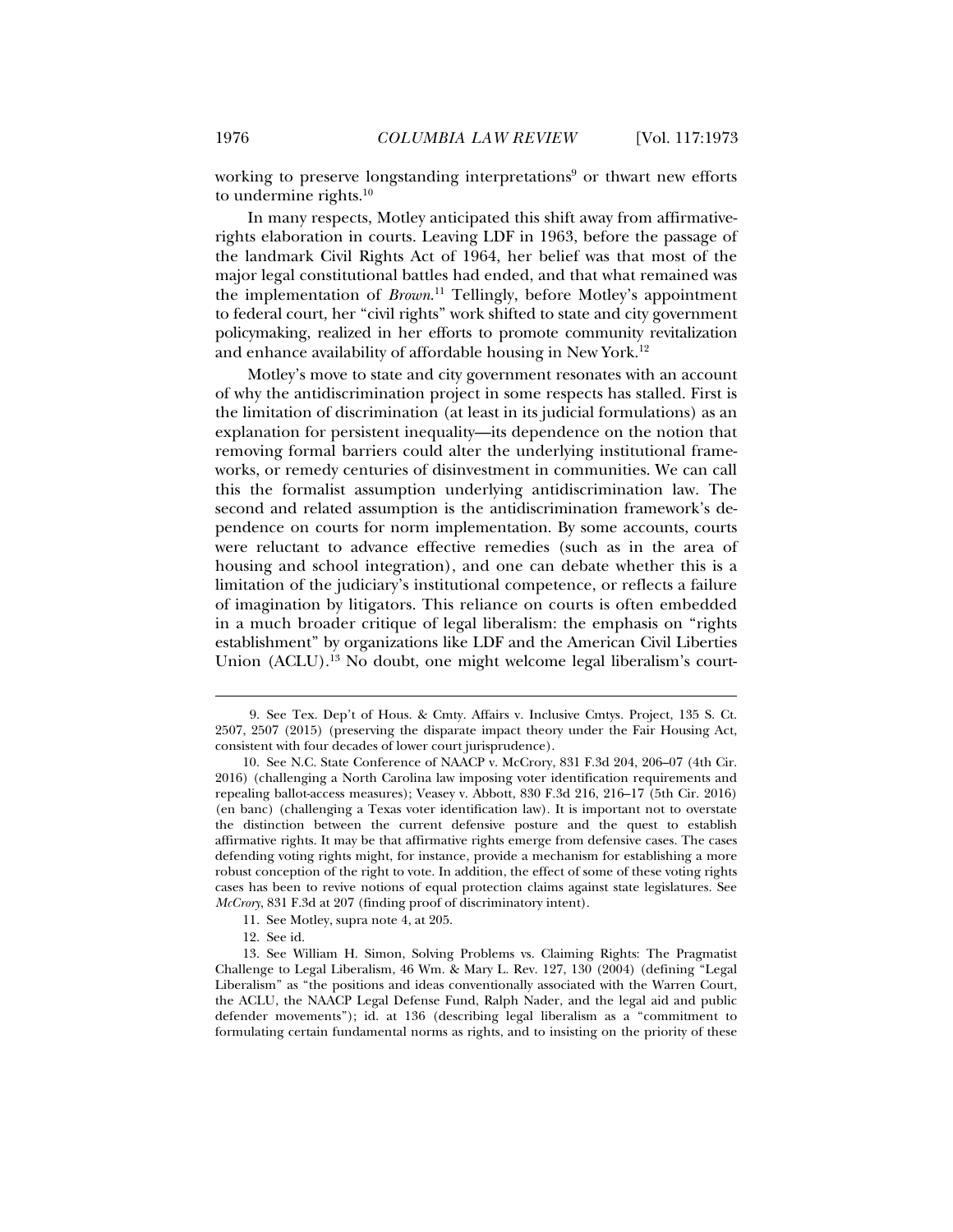centered, lawyer-directed approach for battling incipient authoritarianism or securing basic democratic rights, $14$  but it seems less suited to the multidimensional work of implementing social and economic inclusion.

The limitations of the antidiscrimination project have been bare for several decades, and additional challenges loom today. Economic populism (from both the right and left) often seeks to sublimate or exploit questions of race, ethnic, and gender difference.15 Battles for political and social inclusion of historically disadvantaged groups are now subject to critiques of "identity liberalism."16 At the same time, social movements such as Black Lives Matter are increasingly disavowing forms of organizing and advocacy associated with old and "neo" liberalism.17 Groups such as "Fight for 15," while built on antiracism, are focused on economic inclusion through grassroots mobilization, not rights attainment in courts.18 In other words, the winds may not be behind the sails of traditional rights-centered antidiscrimination reform.

Legal scholarship's answer to the antidiscrimination framework's limitation is often to advocate some form of exit. Scholars such as Professor Richard Ford have at times suggested abandoning the antidiscrimination framework and instead relying on social welfare inter-

 15. See Benjamin L. McKean, Is It Possible to Have Populism Without Racism?, Wash. Post (May 18, 2016), http://www.washingtonpost.com/news/monkey-cage/wp/2016/ 05/18/is-it-po (on file with the *Columbia Law Review*) (describing how populist movements often rely on racial resentment and xenophobia); Jedediah Purdy, Tomorrow's Fight, Dissent: Blog (Nov. 9, 2016), http://www.dissentmagazine.org/blog/donald-trumpvictory-tomorrow-fight-socialism [http://perma.cc/NQZ6-QZXH] (noting that "[s]ome good-faith critics on the left found [Bernie] Sanders's treatment of gender and race less persuasive than his class politics" but concluding that "those generational and regional differences should not limit the movement that grew up around him").

 16. See, e.g., Mark Lilla, Opinion, The End of Identity Liberalism, N.Y. Times (Nov. 18, 2016), http://www.nytimes.com/2016/11/20/opinion/sunday/the-end-of-identityliberalism.html?\_r=0 (on file with the *Columbia Law Review*).

 17. See Frederick C. Harris, The Next Civil Rights Movement, Dissent Mag., Summer 2015, at 34, 35–40 (attributing the novelty of the Black Lives Matter movement not only to its reliance on social media and avoidance of the charismatic-leadership model, but also to the advancement of bottom-up participatory models of democracy and eschewal of civil rights language in favor of a broader "humanity" framework).

 18. See Steven Greenhouse, How to Get Low-Wage Workers into the Middle-Class, Atlantic (Aug. 19, 2015), http://www.theatlantic.com/business/archive/2015/08/fifteendollars-minimum-wage/401540/ [http://perma.cc/M425-AR6Q] (describing the campaigns of the Fight for 15 movement that focused on direct mobilization to spur wage increases in particular labor-market sectors and legislative changes at the state and municipal levels).

norms over other values" and as dependent on a vision of rights as "analytical, individualistic, categorical, judicially enforceable, and corrective").

 <sup>14.</sup> See Press Release, NAACP LDF, Joint Statement of Seven Civil Rights Leaders: Vow to Oppose Threats to Racial Justice Under Trump (Nov. 14, 2016), http:// www.naacpldf.org/press-release/discriminatory-voting-laws-voter-intimidation-appear-havetaken-toll [http://perma.cc/Y3LR-9FPZ] (vowing to fight voter suppression, hate crimes, and other attacks on minority rights after the November 2016 election).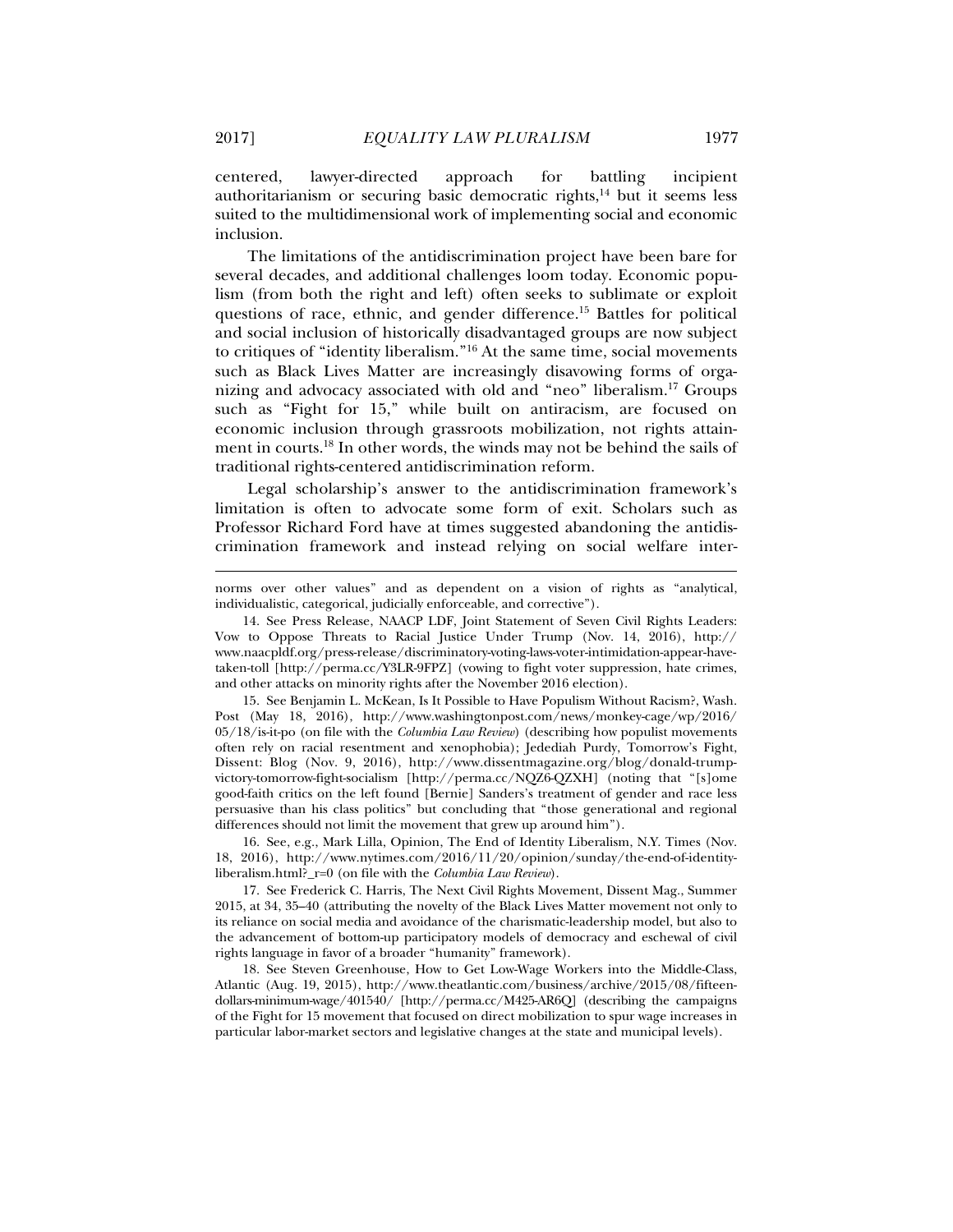ventions to reach shared societal goals.<sup>19</sup> My colleague Professor Susan Sturm has noted the limits of court-ordered remedies and emphasized the potential of institutional-level interventions operating outside of formal government regulation or lawsuits.<sup>20</sup> As I discuss below, these alternatives are appealing but have their own constraints. Generalized social welfare approaches—like today's economic populism—often struggle to recognize distributional and resource differences affecting particular groups. They fail to recognize, for example, the effect of racial segregation in schools and housing on economic and social mobility. An emphasis on reforms at the institutional level also risks sidelining public law tools that can spur inclusion through coercion and incentives.

In this Symposium contribution, I explore the openings in public law for confronting persistent forms of exclusion at a moment in which antidiscrimination frameworks are under challenge.<sup>21</sup> My interest in particular is in expanding the regulatory mechanisms that governments utilize to spur and require inclusion. My broad suggestion in this Essay is for the development, within the equality framework, of a greater range of regulatory tools to promote inclusion. The Essay specifically explores the use of regulatory levers including competitive grants, tax incentives, contests for labor agreements and licenses, requirements attached to land-use development, and scoring systems for public contracts that reward entities for promoting inclusion. Relying on these types of regulatory incentives and levers expands the tools typically employed to advance integration and equity. It also has the advantage of building not just on tools available at the federal level, but on power that lies in the domain of state and local governments—a turn that is critical in this political moment. These regulatory regimes have the potential of moving beyond the formalist, liberalist assumptions of traditional civil rights regimes by linking questions of "identity" inclusion to economic inequality and the distribution of social and public goods. Finally, these new regulatory regimes might prove more responsive to contemporary social movements that increasingly frame their claims not around antidiscrimination, but through the lens of economic inclusion. The goal is not to offer the adoption of these regimes as a single way, but to explore new sites of innovation that are spurred by the sense of vision and possibility akin to the one that propelled Motley and LDF's litigation in the 1950s and '60s.

 <sup>19.</sup> See generally Richard Thompson Ford, Rights Gone Wrong: How Law Corrupts the Struggle for Equality (2011) (analyzing the limitations of civil rights laws).

 <sup>20.</sup> See Sturm, Second Generation, supra note 6, at 489–92 (2001) (describing this new institutional-level approach in efforts by employers to remedy gender disparities and discrimination).

 <sup>21.</sup> I define public law as the constitutional, statutory, and regulatory law that emerges from courts, legislatures, and administrative agencies.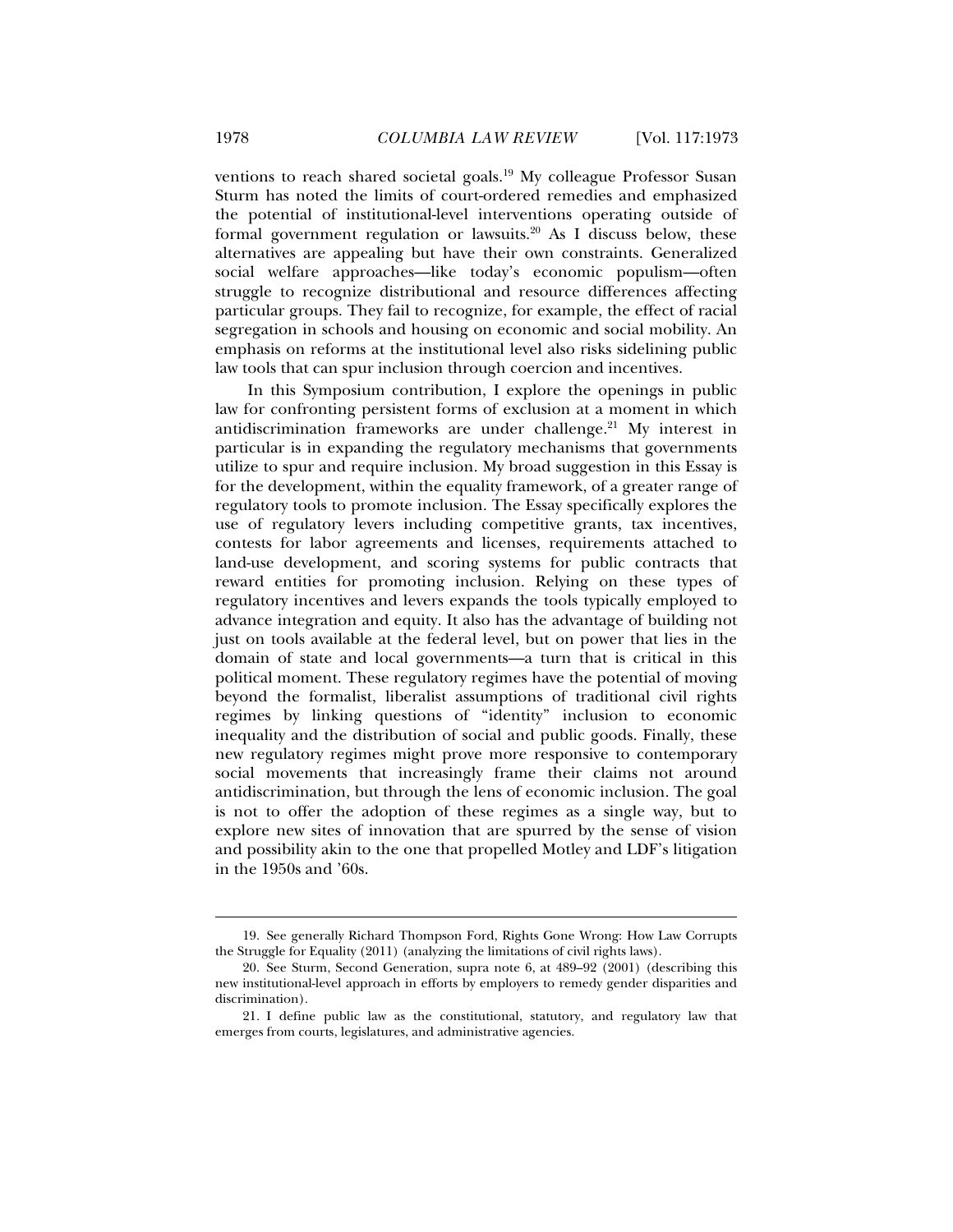Part I of this Essay explores some of the prevalent critiques of the antidiscrimination lawyering model. It argues that these critiques call into question equality law's heavy dependence on a prohibitory antidiscrimination approach. Part II offers an argument for using a broader range of regulatory levers to induce inclusion. It considers the advantages and limitations of this approach as a conceptual framework. Part III explores this broader model in the specific context of community benefits agreements and first-source hiring programs that leverage government power over contracting, tax, and zoning to promote inclusion in housing, employment, and environmental well-being.

## I. LEGACY AND LIMITS

Two debates have been central to defining the future of civil rights in the aftermath of LDF's victories in the 1960s. One is on the future of legal liberalism—the role of litigation, lawyer-driven change, and courts in addressing exclusion and inequality—and of its attendant conception of rights as the path to inclusion. The second debate concerns the continued salience of antidiscrimination law as an explanation for persisting inequality or exclusion, and as a strategic and normative framework for advancing inclusion. Critiques of legal liberalism and antidiscrimination law have been present ever since the inception of the civil rights revolution—by which I mean the post-*Brown* equality framework and the statutory antidiscrimination laws of the  $1960s<sup>22</sup>$  Questioning the adequacy of the framework has perhaps become more salient as economic inequality, rather than racial inequality, has come to dominate public discourse on inequality. More pointed is the emergence of a new economic populism that implicitly and explicitly questions whether "discrimination," and particularly "race," defines the real problem of inequality and whether racial or identity-based discourse thwarts the coalition building and organizing necessary to advance economic inclusion.23

This Part begins by exploring the doctrinal limits of the current civil rights regime and then examines the more fundamental limits of the antidiscrimination paradigm during a time of deep concern about economic exclusion. This Part ends by inviting new public law frameworks to supplement the traditional approach.

## A. *The Limits of Legal Liberalism and a Prohibitory Enforcement Regime*

The legal liberalism critique prevalent since the 1980s and 1990s questions the lawyer-driven model of social change, characterized most

 <sup>22.</sup> See Johnson, Leveraging Antidiscrimination, supra note 7, at 213 (detailing the framework of the Civil Rights Act of 1964).

 <sup>23.</sup> See supra note 15 and accompanying text.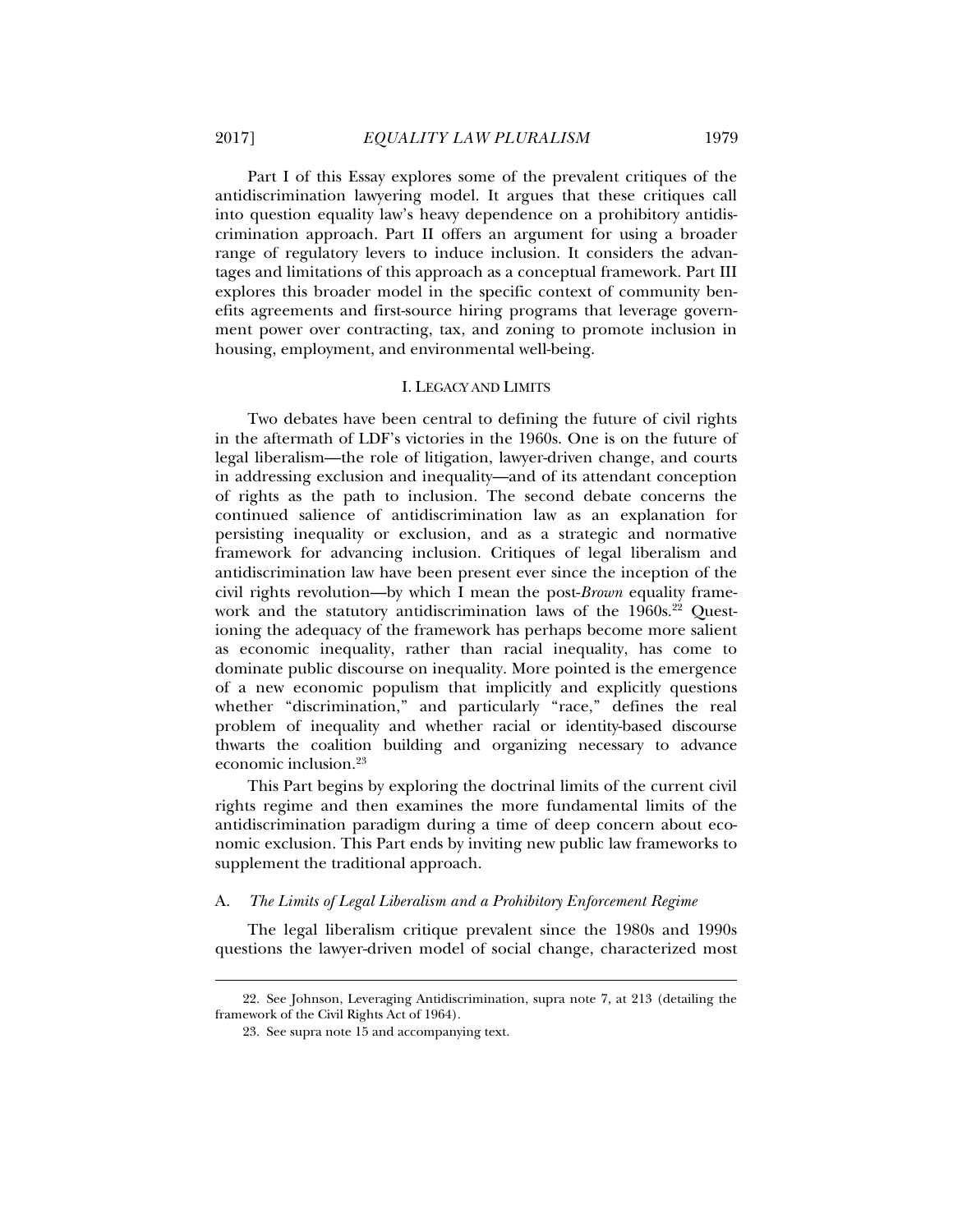prominently by the LDF model, for being too determined by elite lawyers and insufficiently connected to social movements. Another related critique is that the LDF model depends too much on courts for implementing remedies or is insufficiently attentive to how to design remedies that might produce actual change in policy domains.<sup>24</sup> Related to this critique is a questioning of the specific approach taken by LDF as too driven by the integrationist and insufficiently redistributive priorities of the elite.25 Commentators have charted the paths not taken by LDF, which presumably would have been more transformative by addressing economic inequality as well as integration.26

Even when one accepts that the failure lay not in lawyerly imagination, one might argue that courts failed. Cases like *San Antonio Independent School District v. Rodriguez*27 and *Milliken v. Bradley*28 sought to take the antidiscrimination approach further, challenging in constitutional terms the ways in which government decisions, boundaries, and resource allocations cemented both racial and economic inequality, but each failed in court.<sup>29</sup>

Beyond constitutional law, courts thwart statutory antidiscrimination enforcement. The dominant approach in antidiscrimination law is to prohibit discrimination on the basis of an identity—i.e., disability, race, color, ethnicity, gender—and to provide remedies in court or administrative agencies for violations of that behavior. At the federal level, this is the primary structure of civil rights statutes, and it is the structure followed at the state and local levels at which statutes often prohibit a

 <sup>24.</sup> See, e.g., Stuart A. Scheingold, The Politics of Rights: Lawyers, Public Policy, and Social Change 6–9 (2d ed. 2004) ("The legal perspective encourages concentration on the implementation of judicial decrees alone. The courts are, however, only modestly endowed with coercive capabilities—adequate, perhaps, for dealing with recalcitrant individuals but probably insufficient for bringing large groups or powerful institutions into line.").

 <sup>25.</sup> See, e.g., Derrick A. Bell, Jr., Serving Two Masters: Integration Ideals and Client Interests in School Desegregation Litigation, 85 Yale L.J. 470, 516 (1976) (questioning whether the integration focus of civil rights lawyers properly served the interests of clients or the goal of educational equity).

 <sup>26.</sup> See generally Risa L. Goluboff, The Lost Promise of Civil Rights 10–13 (2007) (uncovering the work of lawyers in the pre-*Brown* era to address the economic exploitation of black workers in the South and arguing that the subsequent focus on *Brown* later contributed to the marginalization of claims for economic justice).

 <sup>27. 411</sup> U.S. 1 (1973) (rejecting an equal protection challenge to inequalities in the system of financing public education in Texas).

 <sup>28. 418</sup> U.S. 717 (1974) (finding that courts lack the power to issue an interdistrict desegregation remedy that sought to address school segregation between majority-black Detroit and the surrounding majority-white suburbs).

 <sup>29.</sup> For an account of the *Milliken* case, see generally Orfield, supra note 5, at 390– 416.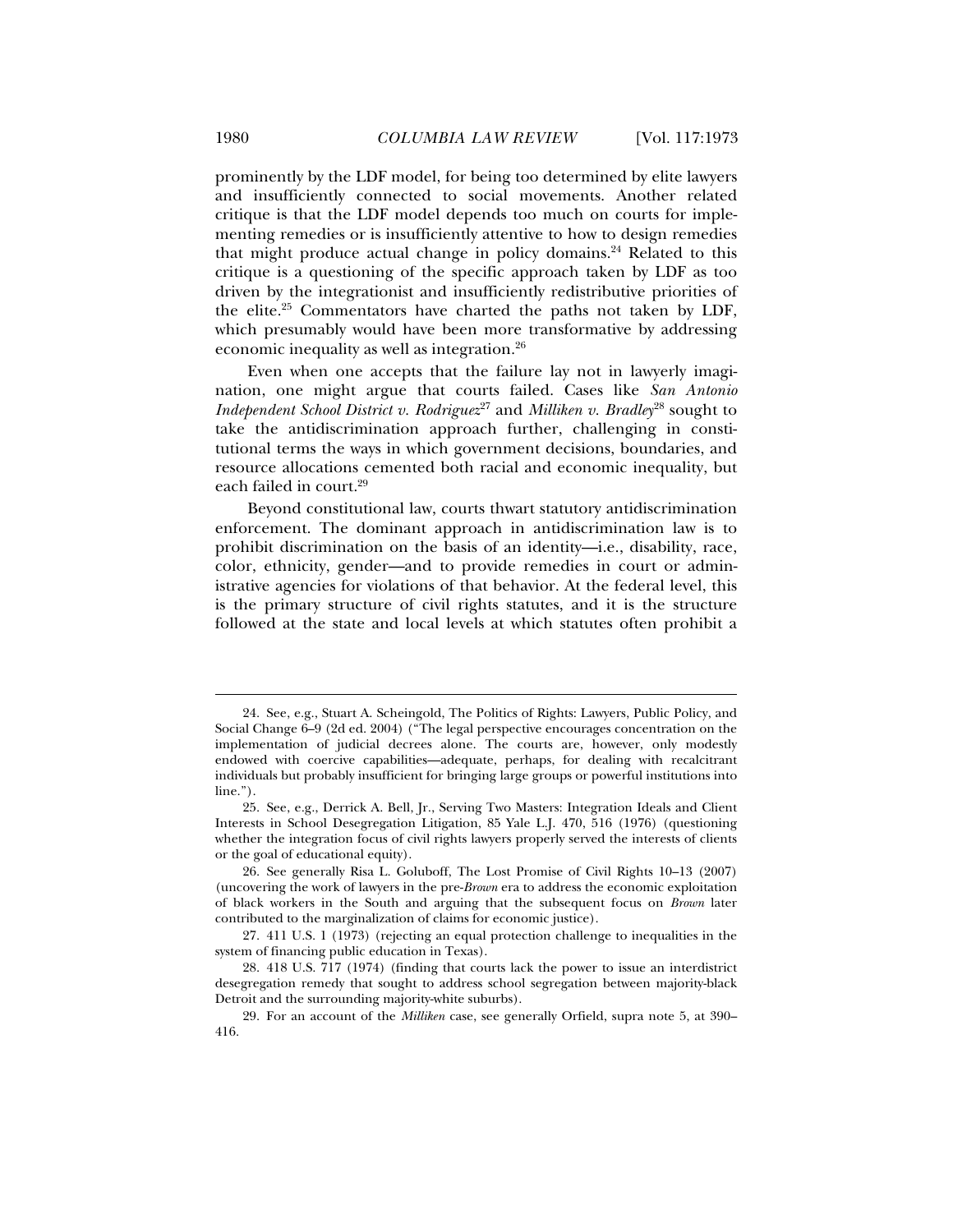wider range of activity. $30$  This form of regulation can be consistent with spurring innovation in civil rights and social-inclusion law. Government actors can expand the categories of activities or identities protected in ways that address new and emerging social problems. For instance, many states and localities—though not the federal government—prohibit discrimination on the basis of sexual orientation and gender identity.<sup>31</sup> In recent years, statutes that protect the economically vulnerable have been the particular focus of state and local innovation. In this regard, several states and localities have adopted statutes prohibiting discrimination on the basis of unemployment status, credit history, source of income, and arrest or conviction status.<sup>32</sup> These innovations are important, but as shown below, the structure of the prohibitory approach in antidiscrimination law has attendant limits. These limits arise from the judicial doctrine and the way in which the enforcement and litigation regime shapes the types of cases pursued.

*1. Doctrinal Limits.* — This prohibitory antidiscrimination approach creates important incentives for compliance. For instance, civil rights statutes frequently provide not just injunctive relief, but also attorney's fees, compensatory damages, and even punitive damages.33 Institutions that want to avoid lawsuits, administrative enforcement action, and paying attorney's fees and damages will likely conform their behavior

 33. See, e.g., Civil Rights Act of 1964, Title VII, 42 U.S.C. §§ 2000e-2(a)(2), 2000e-5 (2012).

 <sup>30.</sup> See Olatunde C.A. Johnson, The Local Turn; Innovation and Diffusion in Civil Rights Law, 79 Law & Contemp. Probs., no. 3, 2016, at 115, 119–22 [hereinafter Johnson, Local Turn] (describing subnational statutes addressing discrimination based on source of income, credit history, arrest record, and other areas).

 <sup>31.</sup> Twenty-three states have some form of protection against discrimination on the basis of sexual orientation in employment, housing, or public accommodations. See Past LGBT Nondiscrimination and Anti-LGBT Bills Across the Country, ACLU, http:// www.aclu.org/maps/non-discrimination-laws-state-state-information-map [http://perma.cc/ UD37-6UYE] (last visited July 31, 2017). The majority of these states have protections against discrimination based on gender identity. Non-Discrimination Laws, Movement Advancement Project, http://www.lgbtmap.org/equality-maps/non\_discrimination\_laws [http://perma.cc/DY7M-3SA6] (last updated Sept. 26, 2017).

 <sup>32.</sup> See Nat'l Emp't Law Project, Ban the Box: Major U.S. Cities and Counties Adopt Fair Hiring Policies to Remove Unfair Barriers to Employment of People with Criminal Records 1 (2013), http://nelp.3cdn.net/495bf1d813cadb030d\_qxm6b9zbt.pdf [http:// perma.cc/L8RY-VT4H] (listing fifty cities and counties that have "banned the box," the practice of removing arrest or conviction history questions from job applications); Molly M. Scott et al., Poverty & Race Research Action Council, Expanding Choice: Practical Strategies for Building a Successful Housing Mobility Program 5–69 (2017), http:// www.prrac.org/pdf/AppendixB.pdf [http://perma.cc/T5NN-CLSM] (compiling state statutes and local ordinances forbidding discrimination in the housing market on the basis of source of income); Amy Traub, Ending Unjust Employment Credit Checks, Demos (Feb. 7, 2012), http://www.demos.org/publication/ending-unjust-employment-creditchecks [http://perma.cc/4U3H-6SHE] (reporting that seven states—Washington, Connecticut, Hawaii, Illinois, California, Maryland, and Oregon—have passed laws prohibiting credit checks in employment).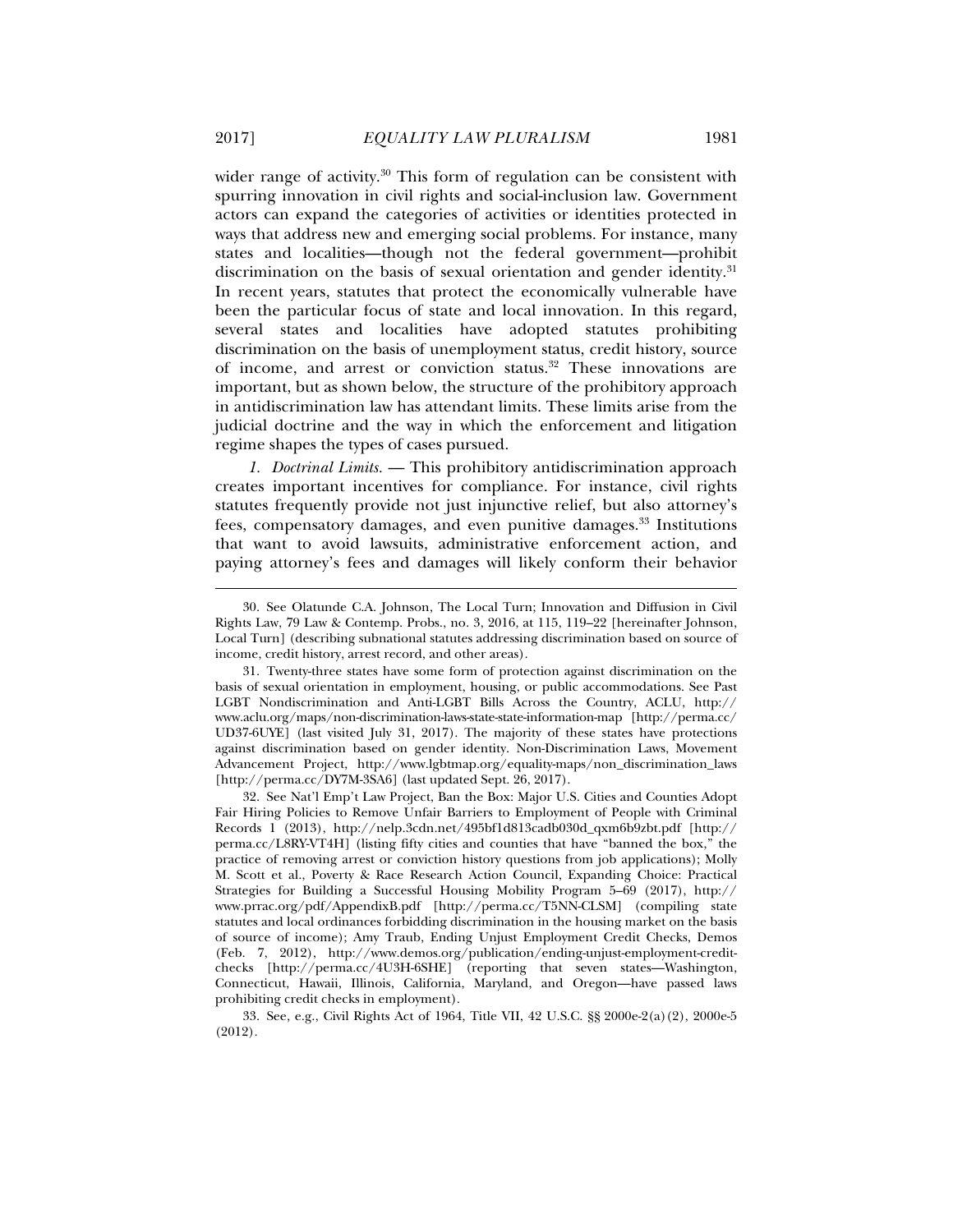accordingly. There is some evidence of this dynamic at play in the area of Title VII litigation. Researchers have shown that Title VII litigation can spur change not just by those subject to the litigation, but that it can have broader effects on increasing the hiring of women and minorities.<sup>34</sup> Studies have similarly shown that regions with strong fair-housing enforcement have decreased incidences of discrimination in housing rental and sales (though particularly in rental markets).<sup>35</sup>

The success of this type of regime primarily depends on the strength of private and administrative enforcement, and one key problem derives from recent constraints in litigation enforcement. This account is most clearly manifest in the area of Title VII. The volume of Title VII litigation has risen steadily over the past five decades since the passage of the Civil Rights Act of 1964, with the biggest spike occurring after passage of the Civil Rights Act of 1991, which created a damages remedy and a right to jury trial.36 There is evidence that these incentives work: The 1991 Act spurred more litigation and—while it is hard to nail down all the causal mechanisms—there is evidence that it led to increased hiring of particular groups of women and minorities.37 Yet there is also evidence of a countertrend in that the volume of cases does not necessarily lead to better implementation of the statutory goals. In recent years, studies have found that plaintiffs are not typically victorious, and decisions favorable to plaintiffs are eight times more likely to be reversed on appeal than decisions favoring employers.38 By some accounts, the amount of Title VII litigation may make judges more hostile to those claims.<sup>39</sup> Commentators have noted that federal judges find Title VII claims to be unmeritorious, "brought by whining plaintiffs who have been given too many, not too few breaks along the way."40

Besides potential judicial hostility rooted in the volume of Title VII litigation, the doctrinal landscape makes it hard for plaintiffs to win.

37. See Farhang, supra note 34, at 200–01.

 38. See Deborah L. Rhode, Litigating Discrimination: Lessons from the Front Lines, 20 J.L. & Pol'y 325, 326 (2012).

 39. See, e.g., Margaret H. Lemos, Special Incentives to Sue, 95 Minn. L. Rev. 782, 823–40 (2011) (finding that damages, fee-shifting, and other incentives to sue may have the counterproductive effect of generating judicial backlash).

 40. Michael Selmi, Why Are Employment Discrimination Cases So Hard to Win?, 61 La. L. Rev. 555, 556 (2001).

 <sup>34.</sup> See Sean Farhang, The Litigation State: Public Regulation and Private Lawsuits in the U.S. 201–02 (2010) (collecting research on the positive effects of Title VII litigation).

 <sup>35.</sup> See Stephen L. Ross & George C. Galster, Fair Housing Enforcement and Changes in Discrimination Between 1989 and 2000: An Exploratory Study, *in* Fragile Rights Within Cities: Government, Housing and Fairness 177, 177–78 (John Goering ed., 2007).

 <sup>36.</sup> See Civil Rights Act of 1991, Pub. L. No. 102-166, § 102, 105 Stat. 1071, 1073 (1991) (providing compensatory and punitive damages for cases of intentional discrimination and allowing demand for jury trial in such cases); Farhang, supra note 34, at 198– 99 (showing increased litigation after the passage of the Civil Rights Act of 1991).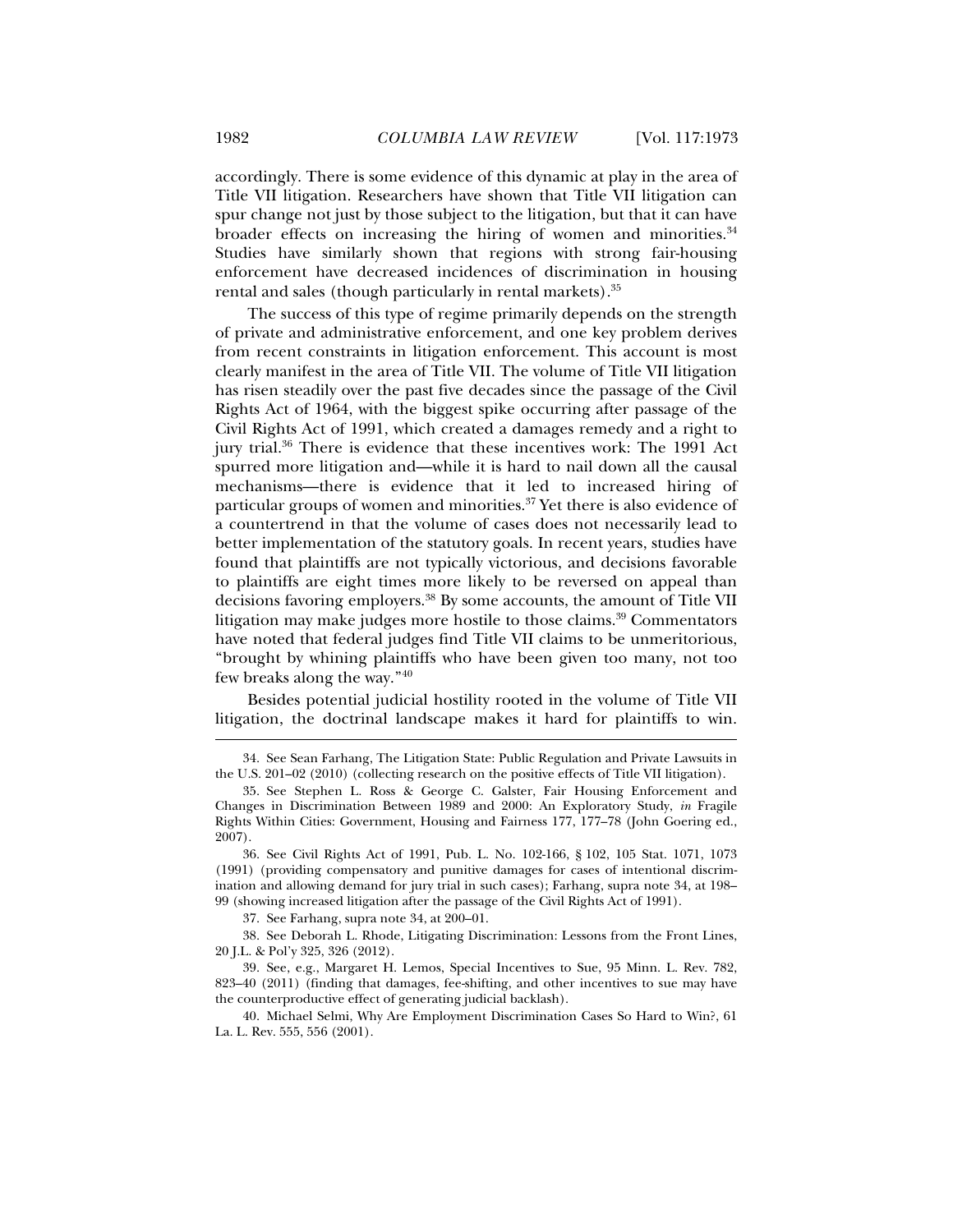Legal scholars have well documented these limitations. The doctrine emphasizes conscious, explicit discrimination—the idea of the individual bad actor—when discrimination in fact is often implicit, hidden in organizational practices, subtle, and complex, $41$  the result of institutional indifference or negligence, or the result of subjective practices.<sup>42</sup> The requirement that a plaintiff identify a comparator to succeed in discrimination claims poses barriers—because comparators do not always exist and thus renders only a narrow set of potentially discriminatory workplace practices actionable.<sup>43</sup> Even disparate impact claims often depend on the identification of a specific objective policy and practice, but these practices are often not formalized and are instead embedded in workplaces.44

This account is not to suggest that litigation enforcement of Title VII is irremediably broken. Title VII lawyers continue to bring important cases and win.45 Observers often claim that even plaintiff losses in highprofile cases have power to spur changes in institutional behavior witness the recent conversations in Silicon Valley surrounding the potential

 42. See Melissa Hart, Subjective Decisionmaking and Unconscious Discrimination, 56 Ala. L. Rev. 741, 745 (2005) ("Extensive social psychological literature documents the ways in which unconscious racism and sexism, and the consequent stereotyping, operate in employment decisionmaking.").

 43. See Suzanne B. Goldberg, Discrimination by Comparison, 120 Yale L.J. 728, 731, 750 (2011) (describing the tendency of judges in antidiscrimination cases to rely on comparisons between plaintiffs and majority groups in order to find discrimination).

 44. See Sperino, supra note 41, at 84–86 (detailing difficulties facing plaintiffs in disparate impact cases).

 <sup>41.</sup> See Sandra F. Sperino, Rethinking Discrimination Law, 110 Mich. L. Rev. 69, 85 (2011) ("[C]ourts largely seem to view discrimination as being motivated by an individual who possesses a bad motive."); Sturm, Second Generation, supra note 6, at 468–69 (describing organizational practices that are difficult to trace "directly to intentional discrete actions of particular actors" such as harassment claims between coworkers and exclusion caused by patterns of interaction, informal norms, networking, and mentoring); Deborah M. Weiss, A Grudging Defense of *Wal-Mart v. Dukes*, 24 Yale J.L. & Feminism 119, 124–25 (2012) (discussing how the sharp division between disparate impact and disparate treatment prevents plaintiffs from addressing "structural" workplace practices that fit neither the fault-based disparate treatment model nor the strict-liability-based disparate impact model); Noah D. Zatz, Managing the Macaw: Third-Party Harassers, Accommodation, and the Disaggregation of Discriminatory Intent, 109 Colum. L. Rev. 1357, 1366 (2009) (referring to the disparate treatment–disparate impact framework of Title VII as a "theoretical straitjacket with two arms").

 <sup>45.</sup> See, e.g., Lewis v. City of Chicago, 560 U.S. 205, 212 (2010) (holding written tests for admission into the Chicago Fire Department disparately impacted black applicants in violation of Title VII); United States v. City of New York, 717 F.3d 72, 99 (2d Cir. 2013) (finding selection practices of the New York City Fire Department to have an unjustified disparate impact on Latino and black applicants); Wright v. Stern, 553 F. Supp. 2d 337, 339 (S.D.N.Y. 2008) (settling claims of systemic discrimination against the New York City Department of Parks and Recreation for racially segregated job assignments and discrimination in pay and promotion); Settlement Agreement and Joint Stipulation, Cogdell v. Wet Seal, Inc., No. SACV 12-01138 AG (C.D. Cal. June 11, 2013), ECF No. 78-1 (settling claims of systemic discrimination in hiring and promotion by a large retailer).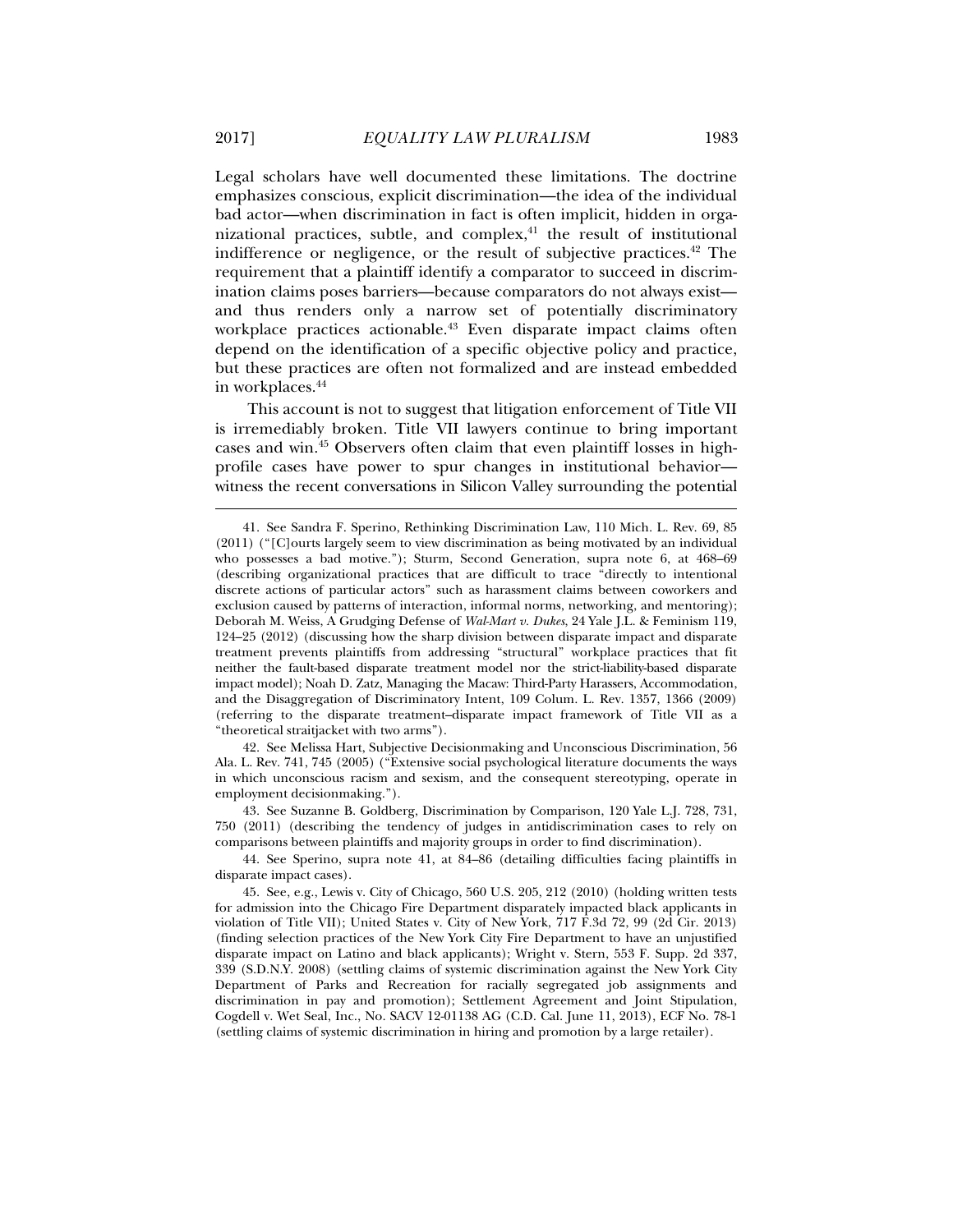of a plaintiff's unsuccessful employment discrimination litigation to "disrupt" the gender practices of venture capital and tech firms.<sup>46</sup> In addition, litigation enforcement by administrative agencies can circumvent some of the constraints that attend enforcement by private actors. In the employment area, for instance, the Equal Employment Opportunity Commission (EEOC) can maintain systemic litigation without first surmounting the procedural hurdles set out in Rule 23 of the Federal Rules of Civil Procedure. $47$  The EEOC can also pursue investigations without an actual complainant by filing a commissioner's charge.<sup>48</sup>

Nor is this to suggest that the problem is simply too much litigation. Particularly in areas outside of Title VII, such as fair housing, one might diagnose the problem as too little litigation. There is evidence that private enforcement is scant and penalties are too low to curb discriminatory behavior in housing practices.<sup>49</sup> As a result, one might imagine a set of changes within this prohibitory litigation enforcement regime that would make it more effective, like increased government enforcement and more litigation by plaintiffs. Yet, even if one were to pursue improvements within the litigation realm, the limitations of the existing approach should lead us to explore whether we might gain more from alternative approaches.

*2. Varying Litigation Incentives.* — A second set of problems stems from variation in the incentives for litigation, which inherently limit efficacy in a complaint-driven enforcement regime. Lawyers will have incentives to bring cases that they are able to win (or to extract a settlement from) and that yield higher damages. In the employment context with the difficult doctrinal environment detailed above, there is some

 <sup>46.</sup> See Farhad Manjoo, Ellen Pao Disrupts How Silicon Valley Does Business, N.Y. Times (Mar. 27, 2015), http://www.nytimes.com/2015/03/28/technology/ellen-paodisrupts-how-silicon-valley-does-business.html (on file with the *Columbia Law Review*). Of course, whether this will produce meaningful change remains to be seen.

 <sup>47.</sup> See Leslie E. Silverman et al., Systemic Task Force Report to the Chair of the Equal Employment Opportunity Commission 2 (2006), http://www.eeoc.gov/eeoc/ task\_reports/upload/systemic.pdf [http://perma.cc/K99V-BGFW] (noting that the EEOC was well positioned to tackle systemic discrimination because "unlike private litigants, EEOC need not meet the stringent requirements of Rule 23 of the Federal Rules of Civil Procedure in order to maintain a class suit in federal court").

 <sup>48.</sup> See id. at 1 ("Title VII [of the Civil Rights Act of 1964] also gave EEOC Commissioners the authority to issue charges on their own initiative.").

 <sup>49.</sup> See Ross & Galster, supra note 35, at 179 (arguing that antidiscrimination enforcement efforts are "unlikely to create an effective deterrent against housing discrimination so long as the system relies almost exclusively on individual  $[s]$ ... recognizing that they have been victimized and then filing suit"); Robert G. Schwemm, Private Enforcement and the Fair Housing Act, 6 Yale L. & Pol'y Rev. 375, 379–81 (2015) (finding that the costs of litigation and low penalties limit the efficacy of private enforcement).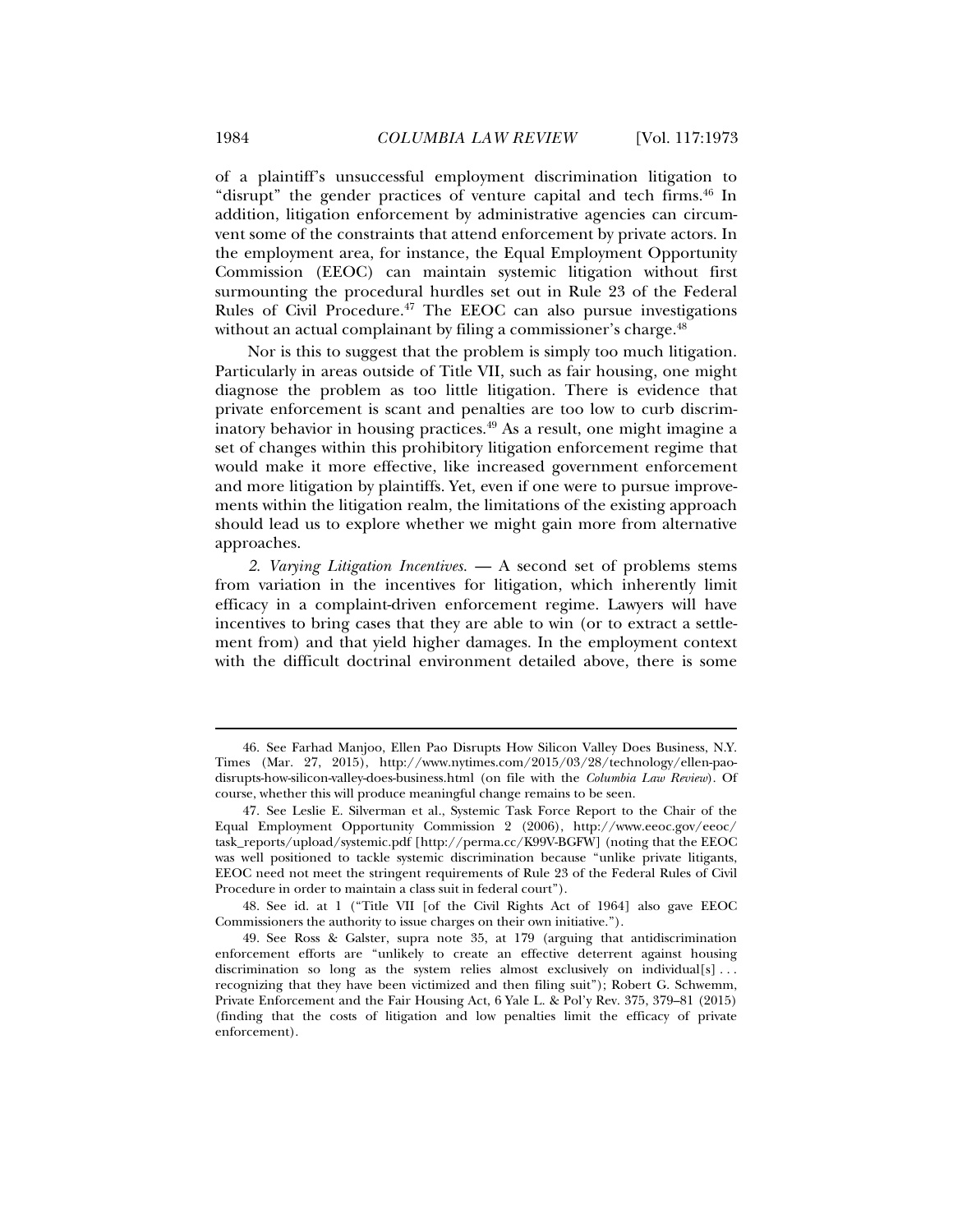evidence that this means avoiding Title VII cases entirely.<sup>50</sup> And even in the domain of Title VII litigation, cases involving firing and promotion dominate over cases involving hiring.<sup>51</sup>

In general, front-end discrimination is harder to remedy in a prohibitory, complaint-driven enforcement regime, particularly when the plaintiff's stakes are low. In the area of housing, for instance, high levels of documented discrimination in rental markets have not produced high levels of enforcement litigation.<sup>52</sup> This is likely because discrimination is hard for victims to identify (particularly when it involves steering to particular neighborhoods), and the stakes in rental housing may be lower for a victim who eventually finds housing elsewhere.<sup>53</sup>

Here again, one might address these limitations in part by sharpening current enforcement strategies. In housing, greater reliance on litigation arising from housing testers would mean that actual, injured plaintiffs would not need to come forward.<sup>54</sup> In the area of employment, the EEOC has in past years indicated that it will "[e]xplore [the] [u]se of [m]atched-[p]air [t]esting," but it currently operates no testing program.<sup>55</sup> While courts are not settled on the ability of employment testers to recover damages and injunctive relief,<sup>56</sup> the results of audit studies might

 <sup>50.</sup> See Federal Judicial Caseload Statistics 2014, U.S. Courts, http://www.uscourts.gov/ statistics-reports/federal-judicial-caseload-statistics-2014 [http://perma.cc/Z97F-FXTJ] (last visited July 31, 2017). In 1994 there were 1,545 Fair Labor Standards Act cases filed in federal court; in 2004 there were 3,426; and, in 2014 there were 8,126. Seyfarth Shaw LLP, FLSA Cases 1990, 1993–99, 2000–14 (2014), http://www.wagehourlitigation.com/ wp-content/uploads/sites/215/2014/05/FLSA-Cases-20141.pdf [http://perma.cc/S5KE-ERMA].

 <sup>51.</sup> See Statutes by Issue (Charges Filed with EEOC): FY2010–FY2016, EEOC, http://www.eeoc.gov/eeoc/statistics/enforcement/statutes\_by\_issue.cfm [http://perma.cc/ SST2-UYZX] (last visited July 31, 2017); see also John J. Donohue III & Peter Siegelman, The Changing Nature of Employment Discrimination Litigation, 43 Stan. L. Rev. 983, 1015–17 (1991) (noting that, while hiring cases dominated EEOC and court dockets in 1966, by 1985 wrongful termination charges significantly outnumbered hiring cases).

 <sup>52.</sup> See Schwemm, supra note 49, at 379–80 (describing a range of barriers to effective private enforcement).

 <sup>53.</sup> See Olatunde Johnson, The Last Plank: Rethinking Public and Private Power to Advance Fair Housing, 13 U. Pa. J. Const. L. 1191, 1202 (2011) (describing disincentives to litigation by victims of housing discrimination). This is of course why the ability to bring cases by fair housing testers is such an important component of that regulatory regime. See Schwemm, supra note 49, at 381–83 (explaining the importance of tester litigation in the housing context).

 <sup>54.</sup> See Schwemm, supra note 49, at 381–83 (describing uses of testers in fair housing litigation).

 <sup>55.</sup> See E-RACE Goals and Objectives, EEOC, http://www.eeoc.gov/eeoc/initiatives/ e-race/goals.cfm [http://perma.cc/6NZW-GH64] (last visited July 31, 2017).

 <sup>56.</sup> The Supreme Court has not ruled on the question of whether Title VII grants standing for employment testers (Title VII has language different from that in the Fair Housing Act (FHA)), and lower courts are split on the question. Compare Fair Emp't Council of Greater Wash., Inc. v. BMC Mktg. Corp., 28 F.3d 1268, 1281 (D.C. Cir. 1994) (finding that employment testers lacked standing to sue because they did not actually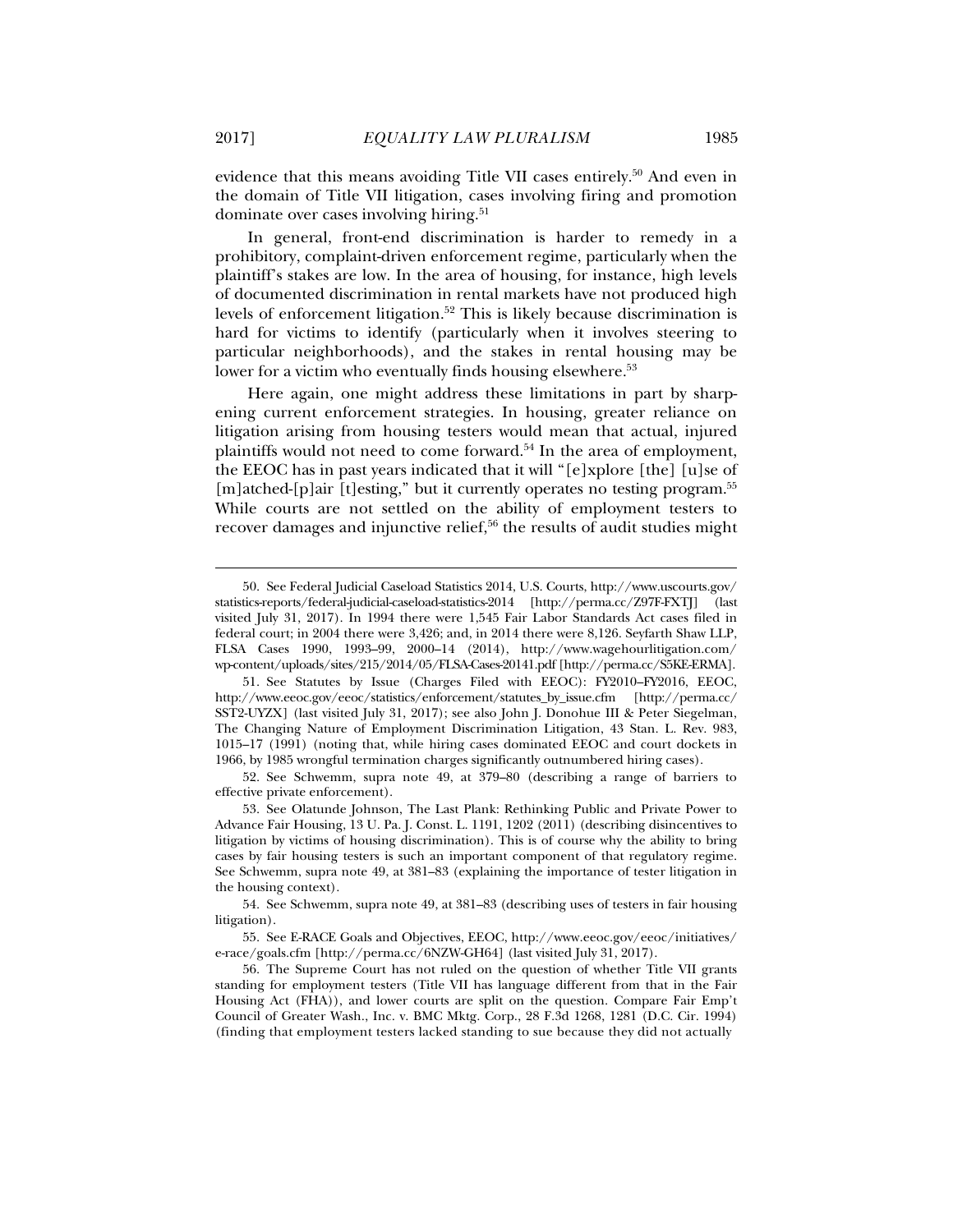still prove useful for conducting investigations and for providing insight into industry practices.57 These tweaks would be important but likely inadequate to address the fundamental problem for the category of lowdamages, front-end discrimination cases.

These limits therefore invite us to consider how much of the future of inclusionary law can depend on lawyers and courts.

## B. *Limits of the Antidiscrimination Paradigm in the Era of Economic Populism*

The second critique of the civil rights paradigm relates to the more fundamental limits of the antidiscrimination approach and its capacity to address group-based subordination and economic inequality. In many respects, this critique is also longstanding: that the antidiscrimination framework emphasizes formal inclusion at the expense of substantive inclusion, thus leaving behind those who lack the economic means and capital to make use of opportunities.58 More recently, legal and social science commentators have observed that discrimination is at most a partial explanation for inequality, and that antidiscrimination law is in fact increasingly irrelevant.<sup>59</sup> Even if one does not accept that anti-

 57. The EEOC has tried to initiate matched-pair testing over the past several decades but has abandoned the project in the face of opposition from some members of Congress. See Michael J. Yelnosky, Employment Testers Revisited, *in* Labor and Employment Law Initiatives and Proposals Under the Obama Administration: Proceedings of the New York University 62nd Annual Conference on Labor 685, 687 (Zev J. Eigen & Samuel Estreicher eds., 2011) (describing how in 1998 Congress conditioned a budgetary increase for the EEOC upon the Agency's abandonment of its request for funding for testers). The EEOC has directed funding to private groups to conduct such testing. See id. (noting that after Congress blocked the EEOC's testing program, the Agency provided \$200,000 to private groups to carry out a testing program).

 58. For an account of this early critique of Title VII of the 1964 Civil Rights Act, see generally Johnson, Leveraging Antidiscrimination, supra note 7, at 213–17.

 59. See Ford, supra note 19, at 10–14 (arguing that "civil rights litigation and activism don't do enough to redress today's most serious social injustices, many of which aren't caused by overt prejudice or simple discrimination"); Loury, Anatomy of Racial Inequality, supra note 6, at 92–93 (arguing that discrimination should be "demoted, dislodged from its current prominent place in the conceptual discourse on racial inequality in American life"); Ralph Richard Banks & Richard Thompson Ford, (How) Does Unconscious Bias Matter?: Law, Politics, and Racial Inequality, 58 Emory L.J. 1053, 1120 (2009) (arguing that if "we are legitimately concerned about substantive disparities" then the "goal of eliminating discrimination is too modest, not ambitious enough").

intend to form an employment contract with the employer, though allowing organizational standing for the group that sponsored the testers), with Kyles v. J.K. Guardian Sec. Servs., Inc., 222 F.3d 289, 297 (7th Cir. 2000) (finding that employment testers had standing to sue under Title VII, reasoning that the FHA and Title VII both take "broad aim at discrimination in their respective sectors and in that sense are the functional equivalents of one another"). In regulatory guidance, the EEOC has taken the position that testers can file charges and litigate claims of employment discrimination. See Notice No. 915.002, Enforcement Guidance: Whether "Testers" Can File Charges and Litigate Claims of Employment Discrimination, EEOC (May 22, 1996), http:// www.eeoc.gov/policy/docs/testers.html [http://perma.cc/C8WA-NPYV].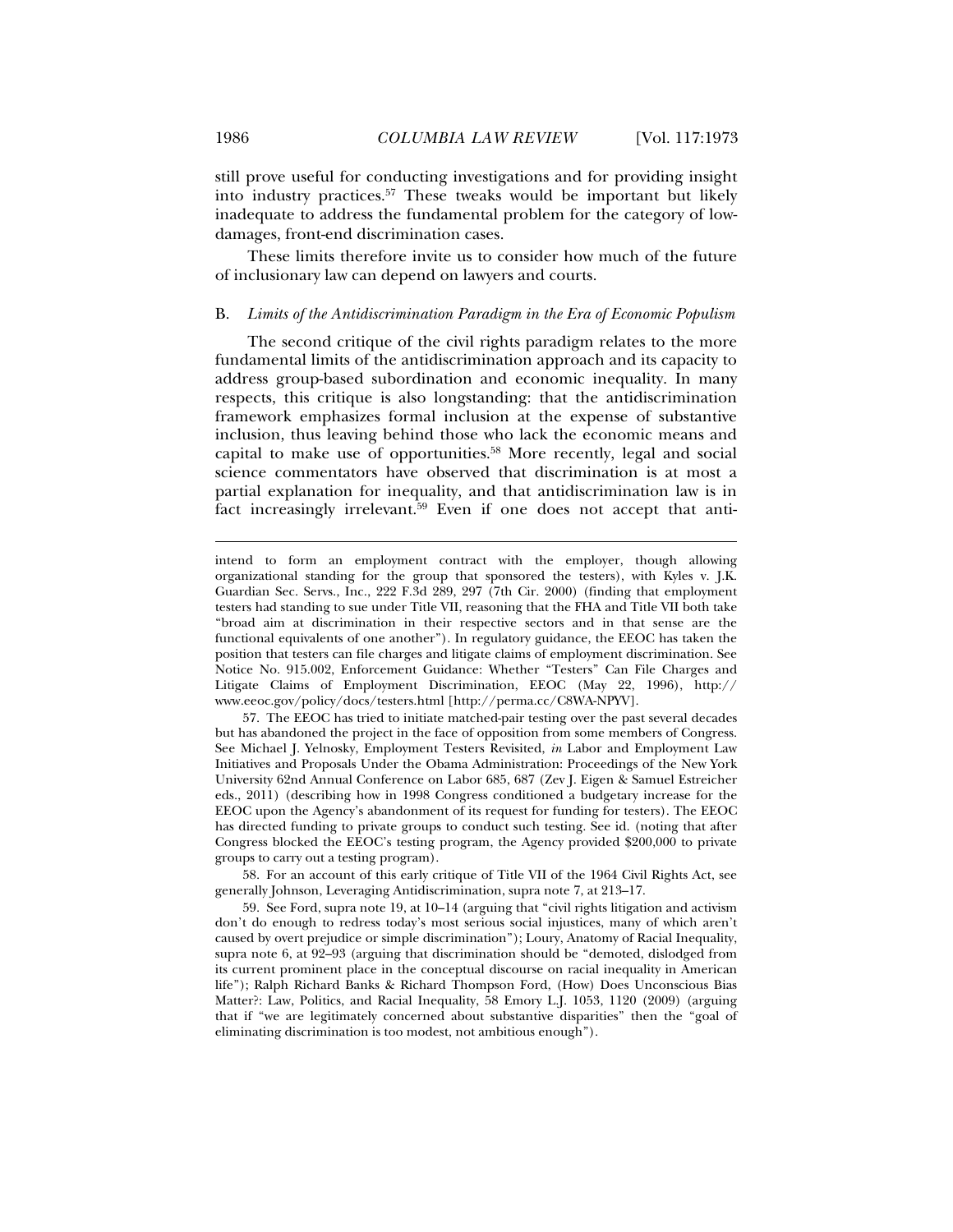discrimination law is irrelevant (which as I explain below, I do not<sup>60</sup>), it is not hard to discern a mismatch between antidiscrimination law and the complex problems of exclusion today. To some extent legal scholars have recognized this mismatch: Modern day discrimination is often characterized as subtle, implicit, and the result of "favoritism" rather than of simple bias. $61$  Yet, the problem extends further. Discrimination, even if we incorporate notions of implicit bias, is but one phenomenon that generates forms of racial or gender exclusion. Discrimination interacts with other mechanisms, many of which are rooted in longstanding patterns of economic exclusion including affordability of housing and social services, segregation, access to training and education, and social capital networks.62 The mismatch occurs because antidiscrimination frameworks often assume a type of formal equality among individuals or groups.63 In the area of employment, for instance, the antidiscrimination model takes workers where it finds them, and thus it fails to provide training or address other barriers to inclusion such as transportation or childcare.

Similarly, Professor Sam Issacharoff has advanced the notion of a mismatch between the antidiscrimination model and contemporary problems in the domain of voting.<sup>64</sup> There is a relation between Professor Issacharoff's mismatch notion and the one invoked here: a realization that discrimination remedies are too limited to address the full range of barriers to participation and inclusion. For my part, the end result of a mismatch analysis is not to claim that race and ethnicity are irrelevant today. Rather, it is to recognize the complex ways, beyond and including discrimination, in which race and ethnicity might remain relevant. This could include accounting for the role that place, networks, institutional practice, and political and social capital play in shaping opportunity.

 <sup>60.</sup> See infra notes 72–82 and accompanying text (rejecting a binary approach to antidiscrimination law and discussing the merits of antidiscrimination litigation).

 <sup>61.</sup> See, e.g., Sturm, Second Generation, supra note 6, at 468–69 (describing complex factors that generate exclusion); see also supra notes 41–44 and accompanying text (discussing the limitations of doctrine that emphasizes explicit discrimination as well as the realities of implicit discrimination).

 <sup>62.</sup> See, e.g., Derek A. Neal & William R. Johnson, The Role of Premarket Factors in Black-White Wage Differences, 104 J. Pol. Econ. 869, 873–74 (1996) (finding that differences in educational achievement among fifteen- to eighteen-year-olds explains a substantial percentage of the black–white gap in wages among young men).

 <sup>63.</sup> This is manifest, for instance, in the reliance on comparators for proof of employment discrimination, which Professor Suzanne Goldberg has described in her work. See, e.g., Goldberg, supra note 43, at 764–70 (arguing that reliance on comparators displaces thicker, more contextual understandings of discrimination).

 <sup>64.</sup> Samuel Issacharoff, Comment, Beyond the Discrimination Model on Voting, 127 Harv. L. Rev. 95, 120 (2013) (urging a move beyond race-based antidiscrimination remedies to address barriers to voter access).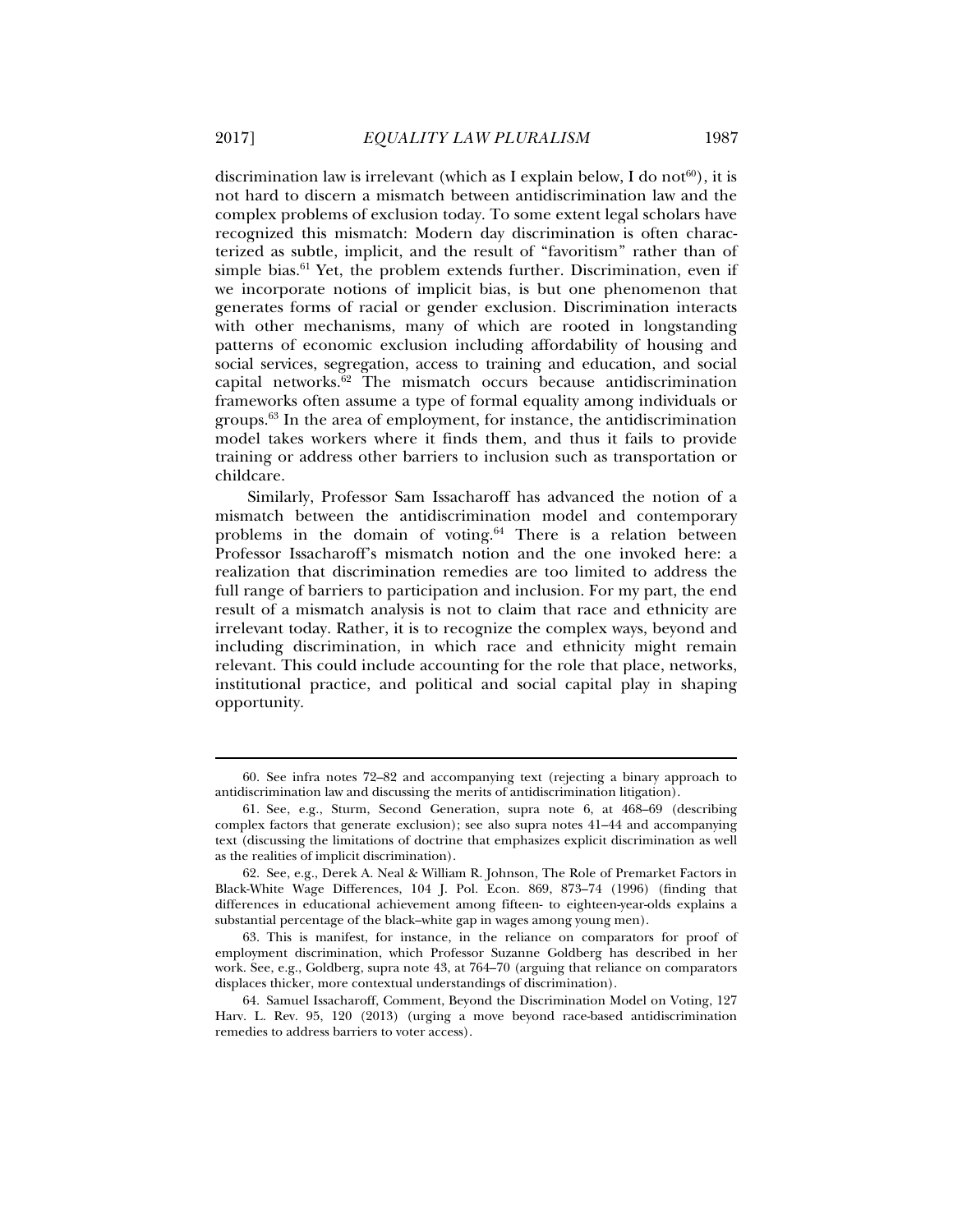One consequence of this mismatch may be a disconnect between the antidiscrimination law framework and what appears to motivate individuals and groups on the ground. The availability of jobs at all, as well as pay and job conditions (for instance, payment of living wages and availability of sick leave), may seem more important from the perspective of advocates and workers than antidiscrimination law. With lower-wage workers concentrated in poorly paid retail jobs, reformers today concentrate on the strategy of "raising the floor" of wages and protections on which many workers (including women and people of color) find themselves reliant.65

Again, I do not believe that antidiscrimination law is wholly irrelevant. Along with others, I have devoted time to thinking about how the current litigation regime might be strengthened.<sup>66</sup> Yet, I think there are inherent limitations to the current antidiscrimination approach. As indicated above, it is a framework skewed against less-resourced victims of exclusion, and one that struggles to deal with current complexities. $67$ Beyond that, part of the implication of the preceding analysis is that the current system seems a rather circuitous way of reaching regulatory goals. In order to get entities to incorporate practices of inclusion at the front end, it requires private initiation by relatively weak parties at the back end, or ex post, after the alleged discrimination has occurred.

In addition to these internal critiques, the marginalization of antidiscrimination law in recent discourse to advance economic inequality has also become a problem. Major academic pieces on economic inclusion may assume a baseline of civil rights law, but civil rights are often not featured in contemporary strategies to achieve economic equality, whether centered around courts or policy domains.<sup>68</sup>

 <sup>65.</sup> Reformers and low-wage-worker groups currently organize around the strategy of "raising the floor," which refers primarily to efforts to raise the minimum wage, combat wage theft, and address occupational hazards. See, e.g., Ctr. on Wis. Strategy, Raising the Floor Milwaukee: Toward Better Wages and Labor Standards for Low-Wage Workers 10 (2013), http://www.cows.org/\_data/documents/1491.pdf [http://perma.cc/YDH3-V5GT]; Fiscal Policy Inst., Raising the Floor: How Wage Standards Protect Workers, Build Communities and Strengthen Our City 5 (2014), http://fiscalpolicy.org/wp-content/ uploads/2014/12/Raising-the-Floor-Wage-Standards-12-16-2014.pdf [http://perma.cc/Q2UT-AKBP]. Increasingly groups are emphasizing concepts of economic mobility and including the notion of "building ladders" along with raising the floor. See, e.g., Maureen Conway & Steven L. Dawson, Aspen Inst., Raise the Floor and Build Ladders: Workforce Strategies Supporting Mobility and Stability for Low-Income Workers 6, 8 (2016), http:// assets.aspeninstitute.org/content/uploads/2016/04/Raise-the-Floor-and-Build-Ladders-The-Aspen-Institute-2016.pdf [http://perma.cc/A76G-RNCJ].

 <sup>66.</sup> See Johnson, Leveraging Antidiscrimination, supra note 7, at 217–22 (describing promising administrative law interventions on the basis of Title VII and Title VI of the 1964 Civil Rights Act).

 <sup>67.</sup> See supra notes 35–40 and accompanying text.

 <sup>68.</sup> See K. Sabeel Rahman, Democracy Against Domination 24 (2017) (proposing as a method of checking economic domination a renewed emphasis on the "tradition of administrative law that emphasizes interest representation, participation, and contestation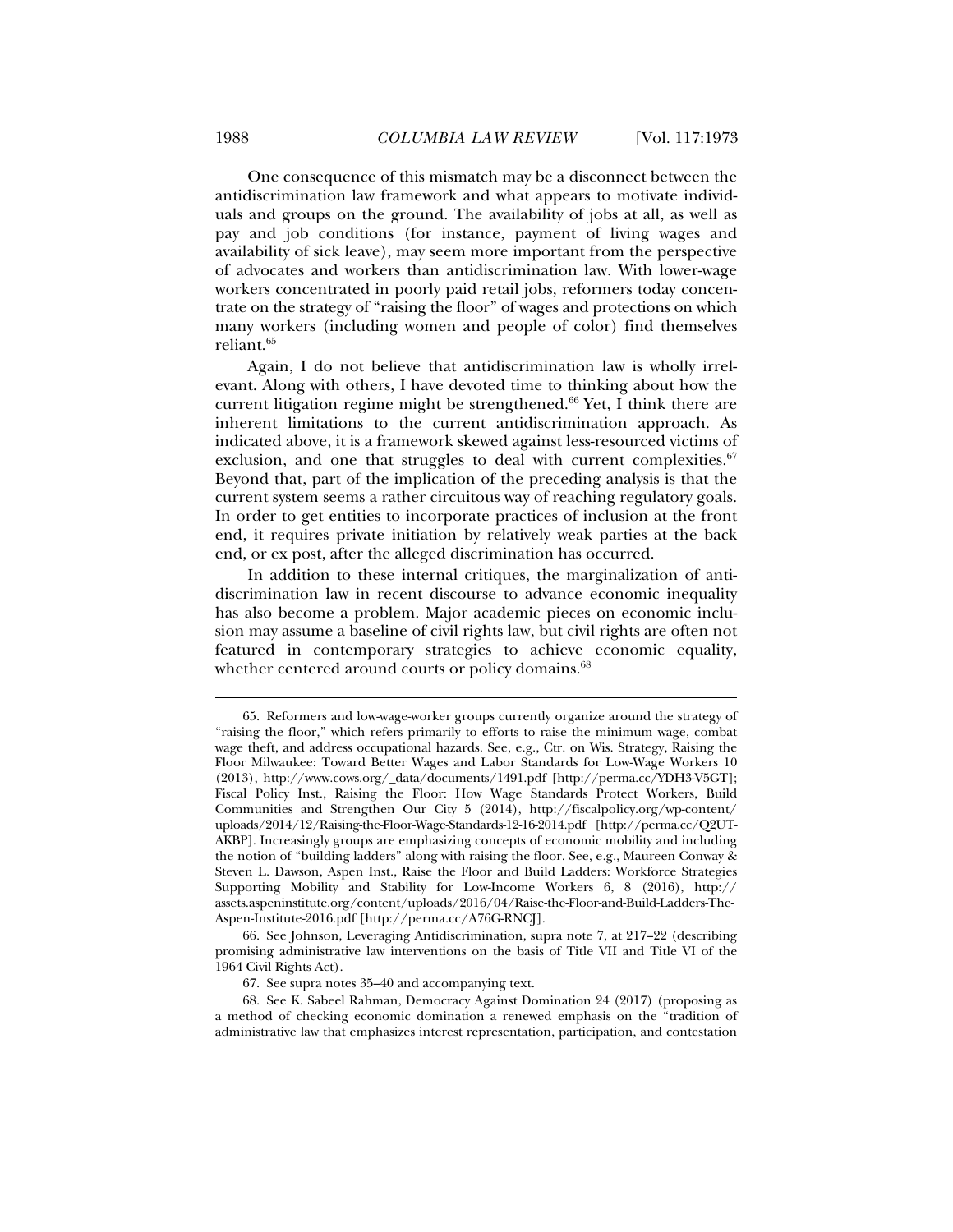In part, this omission might reflect a tendency to sideline race when addressing economic inequality.69 Or it may be the result of an empirical debate that assumes discrimination is not a meaningful contributor to economic inequality.<sup>70</sup> But the exclusion likely also reflects a normative political choice in which discussion of antidiscrimination law ("race") may subvert the purportedly broader strategies needed to address economic inequality. This choice is manifest in contemporary discourse, which disconnects what one might call economic inequality from antidiscrimination remedies. For example, social movements often direct their momentum to policy reforms to help low-wage workers, such as minimum wage increases and paid sick leave, rather than to civil rights remedies. Indeed, as Professor Kate Andrias and others have observed, law—at least its judicially enforced strand—is not central to social movement organizing on economic inequality.<sup>71</sup>

## C. *Beyond the Binaries*

l

Given these critiques it is easy to then construct a binary. On one side we have antidiscrimination law, associated with courts, divorced from social movements, concerned with formal equality, and, perhaps above all, a relic of the past.72 On the other side we have at least the aspiration of something newer, more dynamic, and responsive to contemporary social and economic inequality, with normative goals that go beyond exclusion and inequality and that resonate with social movements.73

in the regulatory process"); Joseph Fishkin & William Forbath, Reclaiming Constitutional Political Economy: An Introduction to the Symposium on the Constitution and Economic Inequality, 94 Tex. L. Rev. 1287, 1289 (2016) (explaining that the conventions of contem porary constitutional discourse have invoked civil rights only to limit policymaking, rather than to draw from them policy goals, such as economic equality); Olatunde C.A. Johnson, Inclusion, Exclusion, and the "New" Economic Inequality, 94 Tex. L. Rev. 1647, 1649–50 (2016) [hereinafter Johnson, Inclusion, Exclusion] (explaining that contemporary strategies to achieve economic equality largely do not rely on antidiscrimination law).

 <sup>69.</sup> See Johnson, Inclusion, Exclusion, supra note 68, at 1647–48 (asking whether race is an "unwelcome intruder" in the "new" discourse on economic inequality).

 <sup>70.</sup> See, e.g., Glenn C. Loury, Discrimination in the Post-Civil Rights Era: Beyond Market Interactions, J. Econ. Persp., Spring 1998, at 117, 121 (arguing that "market discrimination is only one small part of" contemporary racial disparities).

 <sup>71.</sup> See Kate Andrias, Building Labor's Constitution, 94 Tex. L. Rev. 1591, 1621 (2016) (arguing that "common law courts—faithful to precedent, incremental in approach, drawn from the elite—will adopt the constitutional arguments that progressive constitutional law scholars urge").

 <sup>72.</sup> See supra notes 58–60 (citing the work of Richard Thompson Ford, Glenn Loury, Susan Sturm, and others that see civil rights remedies as "first-generation" or outmoded).

 <sup>73.</sup> See supra note 65 (providing examples of contemporary organizing to advance economic inclusion); see also Andrias, supra note 71, at 1603–05 (discussing the efforts of the Fight for 15, Domestic Workers Alliance, and other low-wage worker campaigns as examples of contemporary organizing to advance economic inclusion).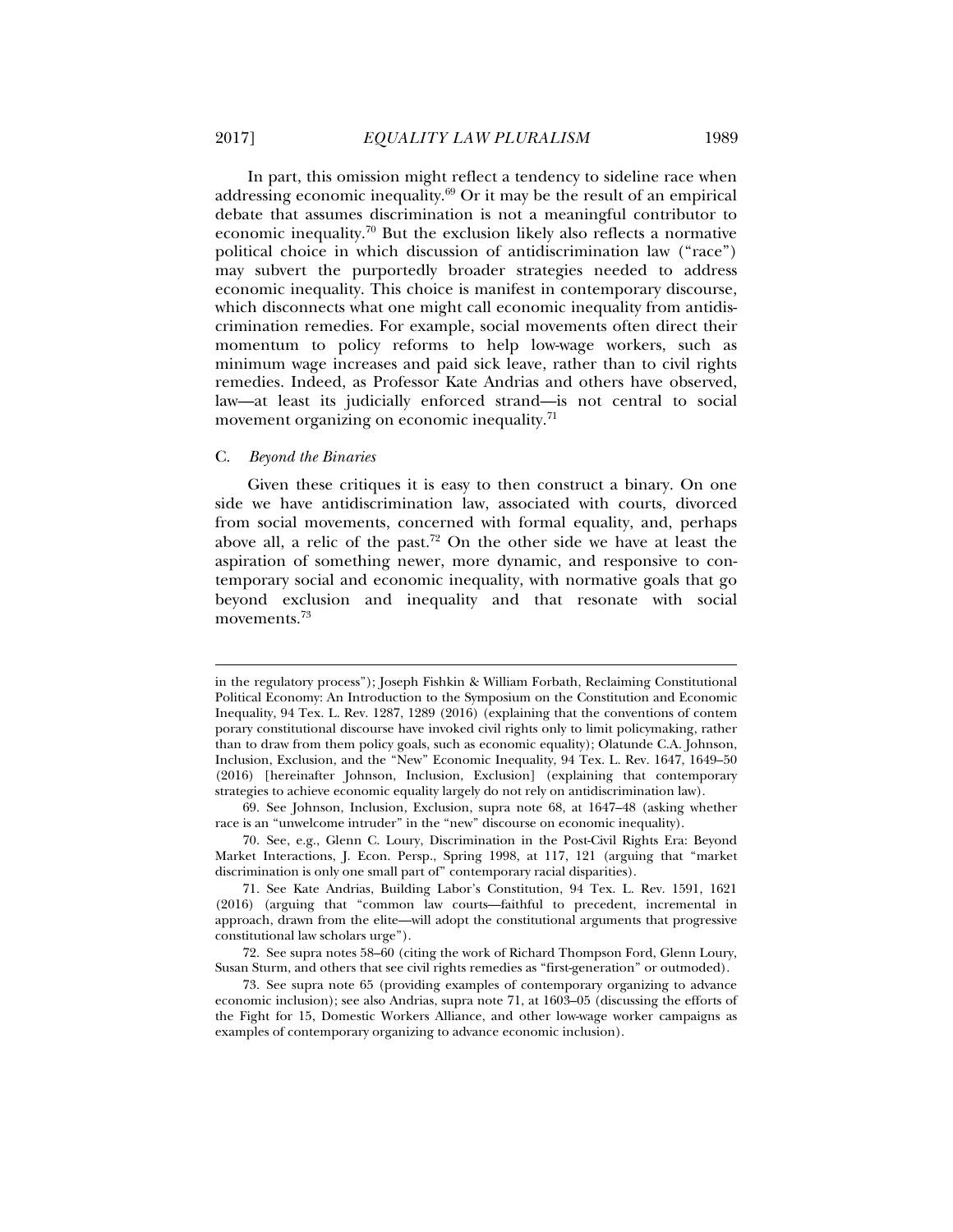It is important not to overstate this binary, particularly now when litigation to address state-sponsored discrimination has renewed importance.74 The current moment makes plain the continued salience of litigation and it bears emphasis that civil rights ligation, as discussed below, is much more rich and varied than the literature allows.

For one, much of the critique of the limits of lawyer-driven antidiscrimination law may be overstated. Even as to the paradigmatic LDF strategy to dismantle formal segregation in education, critics may inadequately capture the ways in which law interacted with groups and social movements.75 Commentators have offered accounts of contemporary civil rights legal campaigns to address transportation, environmental, and housing inequities in which civil rights legal strategies are deeply enmeshed with social movements and groups.<sup>76</sup>

Most recently, litigation has become resurgent in efforts to address inequality and violations of civil rights and civil liberties, with the courts emerging as a bulwark against potential government excesses. With some success, advocates are litigating in courts to address voter identification laws, changes to voter access provisions, and partisan and racially discriminatory gerrymanders, as well as equal protection and other claims arising out of the Trump Administration's actions tightening restrictions on immigration, asylum, and visitation to the United States.<sup>77</sup>

Nor is it true that litigation aimed at antidiscrimination and litigation to address economic inclusion are irreconcilable. Early Title VII cases that LDF pursued after the enactment of the 1964 Civil Rights Act sought to open up semiskilled industries to lower-wage workers, thereby

 <sup>74.</sup> See infra note 77 (providing examples of litigation).

 <sup>75.</sup> See, e.g., Ann Southworth, Taking the Lawyer Out of Progressive Lawyering, 46 Stan. L. Rev. 213, 228–31 (1993) (reviewing Gerald P. López, Rebellious Lawyering: One Chicano's Vision of Progressive Law Practice (1992)) (describing ways in which lawyers engage with community-based organizations).

 <sup>76.</sup> See Penda D. Hair, Rockefeller Found., Louder than Words: Lawyers, Communities and the Struggle for Justice 85–140 (2001), http://www.racialequitytools.org/ resourcefiles/hair.pdf [http://perma.cc/V7P9-HC3T] (describing the work of civil rights litigators who worked with community-based organizations to advance racial equity in transportation, the environment, and other domains).

 <sup>77.</sup> See, e.g., Cooper v. Harris, 137 S. Ct. 1455, 1481–82 (2017) (affirming the trial court's conclusion that race was the predominant rationale for the redrawing of two congressional districts after the 2010 census in violation of the Voting Rights Act); County of Santa Clara v. Trump, Nos. 17-cv-00574-WHO & 17-cv-00485-WHO, 2017 WL 1459081, at \*29 (N.D. Cal. Apr. 25, 2017) (granting Santa Clara's and San Francisco's motions for a preliminary injunction against enforcement of the Trump Administration's Executive Order threatening to terminate federal funding for jurisdictions that it deemed out of compliance with particular immigration enforcement provisions); Plaintiff's Original Complaint at 2, Veasey v. Perry, 71 F. Supp. 3d 627 (S.D. Tex. 2014) (No. 2:13-cv-193 (NGR)) (challenging a Texas voter identification law).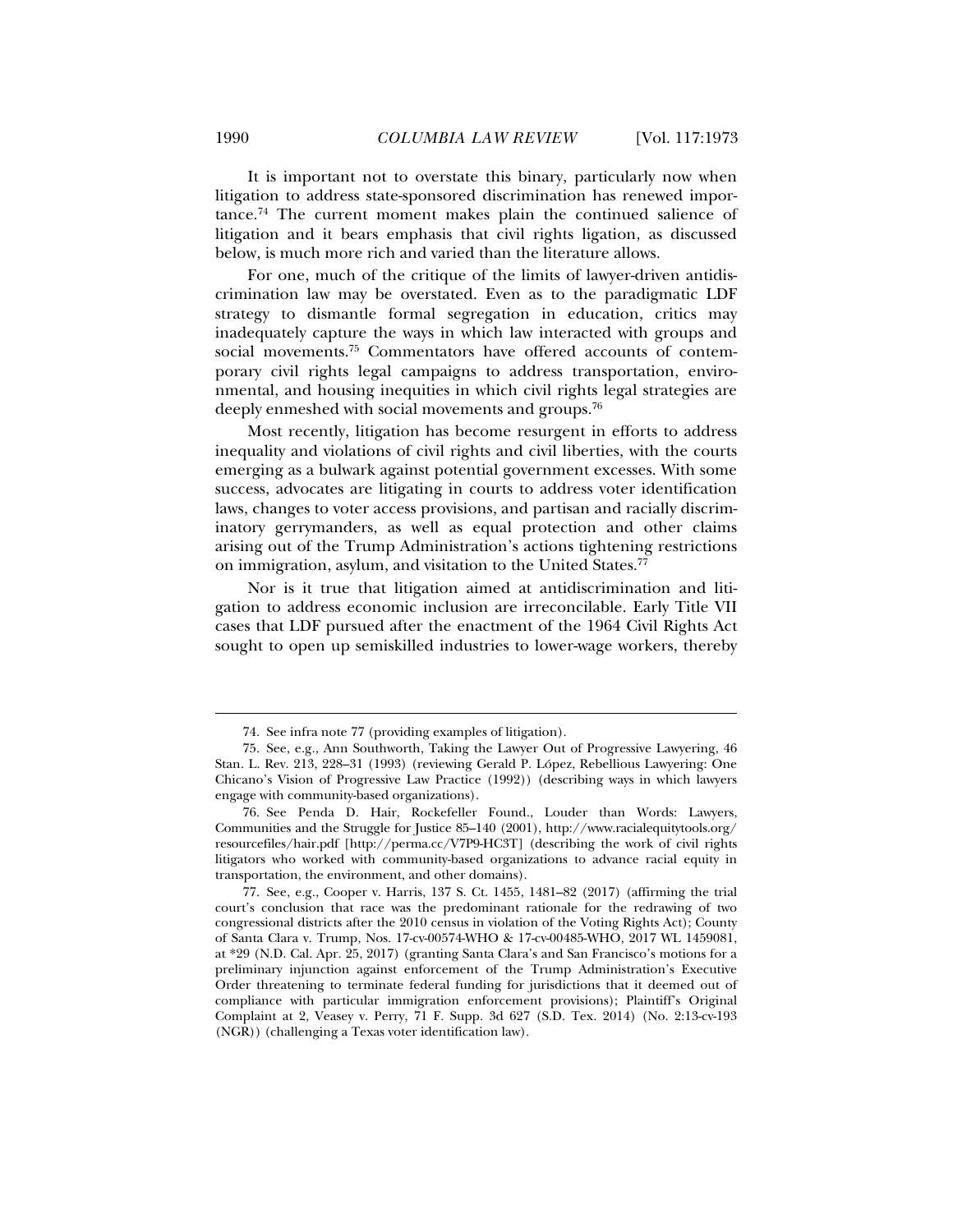using antidiscrimination law as a lever to expand economic opportunity.<sup>78</sup> Efforts to address public housing segregation and siting practices that concentrate low-income housing in urban areas have relied on equal protection and fair housing law.79 The remedies that the public housing desegregation cases launched—including the famous *Gautreaux* program in which low-income minority residents in public housing were given the opportunity to live in low-poverty neighborhoods, $80$  and its progeny, the modern choice voucher programs<sup>81</sup>—have their genesis in the civil rights framework of desegregation but are effectively antipoverty strategies.<sup>82</sup>

But even as one avoids creating a sharp binary that casts courts and antidiscrimination law as irrelevant to address racial, ethnic, and economic inequities, the limitations of past litigation and public law strategies would seem to demand supplemental approaches. The limits of antidiscrimination law should lead us to examine (1) the possibilities of strategies that extend beyond the prohibitory antidiscrimination regime as a framework to advance inclusion, attending to substantive and resource disparities that do not fit well within the formal equality model; (2) a broader range of strategies that, while not sidelining courts, incorporate other levers to prompt inclusion; and (3) models that engage social movements and local groups, including those not organized around antidiscrimination.

Scholarly responses to the limitations of the antidiscrimination framework often turn to strategies that exit the framework of public law as it operates in courts or regulation. Professor Ford argues that social reformers and advocates should focus less on civil rights claims in courts as a way of addressing contemporary racial inequality, and more on policy reforms and social welfare programs that take place outside of courts and that more directly address the skills and resource gaps that

 <sup>78.</sup> See Johnson, Leveraging Antidiscrimination, supra note 7, at 217 (explaining that antidiscrimination reformers' strategies were cognizant of social and economic inequality, as shown by their targeting of discrimination among blue-collar workers in the manufacturing and construction industries ).

 <sup>79.</sup> See, e.g., Thompson v. HUD, 348 F. Supp. 2d 398, 411 (D. Md. 2005) (finding the Department of Housing and Urban Development to have concentrated public and low-income housing in Baltimore City in violation of the Fair Housing Act of 1968).

 <sup>80.</sup> For an account of the *Gautreaux* program, see generally Alexander Polikoff, Waiting for Gautreaux: A Story of Segregation, Housing, and the Black Ghetto 219–69 (2006).

 <sup>81.</sup> See Housing Choice Voucher Program, HUD, http://portal.hud.gov/hudportal/ HUD?src=/program\_offices/public\_indian\_housing/programs/hcv/about/fact\_sheet [http:// perma.cc/UH5U-LFHB] (last visited July 31, 2017).

 <sup>82.</sup> See Raj Chetty et al., The Effects of Exposure to Better Neighborhoods on Children: New Evidence from the Moving to Opportunity Experiment, 106 Am. Econ. Rev. 855, 859–60 (2016) (finding positive earnings and education effects for children who, through housing voucher programs, moved to lower-poverty neighborhoods before the age of thirteen).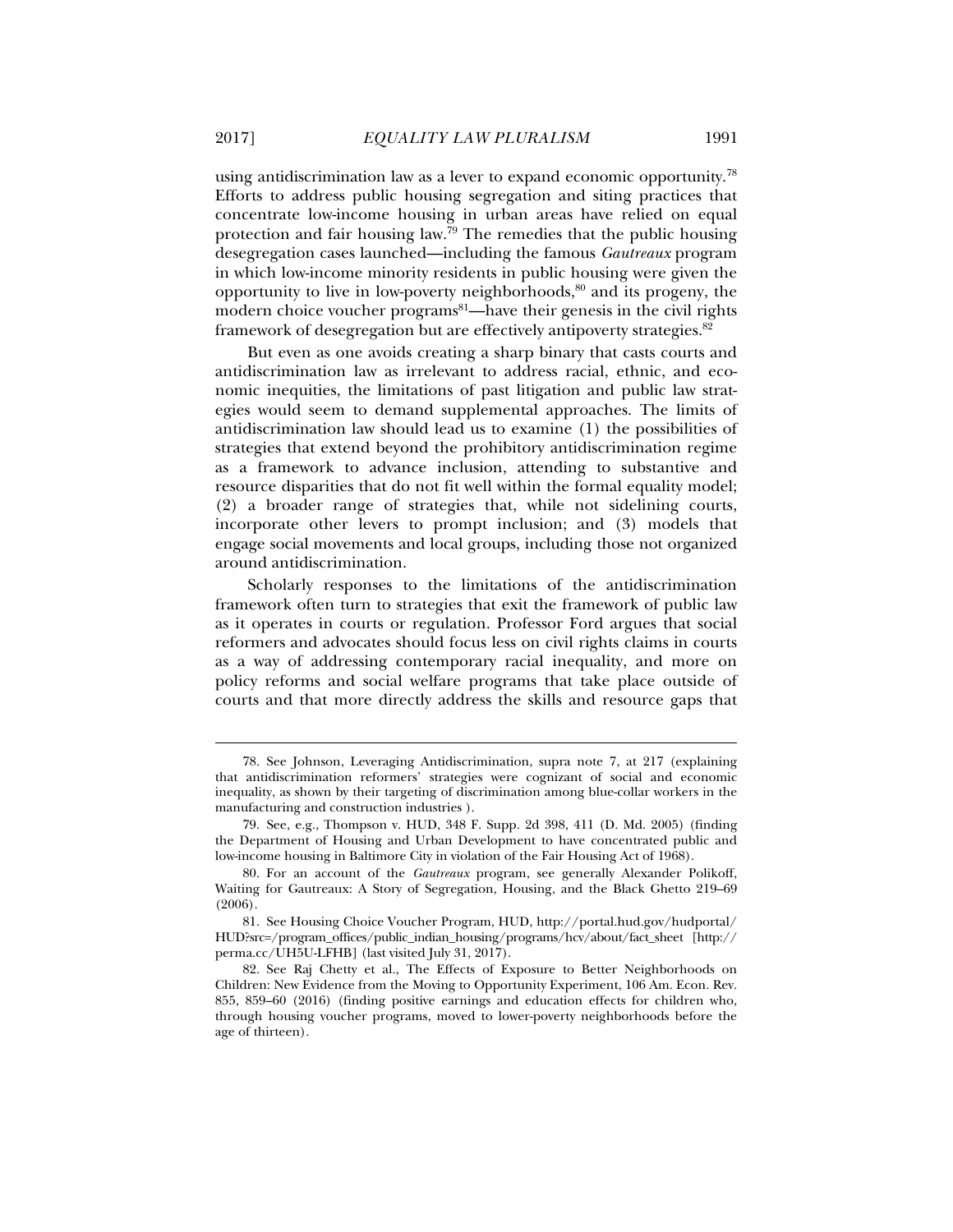contribute to resource inequities.83 This is in many ways the approach that Constance Baker Motley herself adopted after working at LDF, through which she sought to advance equality through policy reform in state and local government.<sup>84</sup>

Professor Sturm has emphasized the importance of intervening at the institutional level, shifting from court-ordered remedial approaches to approaches that emphasize institutional redesign—in education, employment, and other areas—toward goals of "full and fair participation."85

These social welfare approaches and institutional problem-solving approaches are part of a necessary continuum of responses, but they also should not delimit the range of responses. The importance of public law is its ability to encourage institutions and governments to adopt the types of statutory, judicial, and regulatory mechanisms that can promote inclusion. One virtue of the antidiscrimination framework is its emphasis on public law tools—which operate through coercion, penalties, incentives, and rewards—grounded in a normative concern about distributional fairness. The challenge, it seems, is to attend to the limitations of the civil rights paradigm while harnessing some of its helpful attributes. In the next Part, I consider the possibility of a broader set of approaches, grounded in regulatory public law, that seek to promote inclusion across a range of dimensions. This next Part offers an argument for broadening the public law and regulatory architecture that we associate with equality  $law.<sup>86</sup>$ 

## II. REGULATING FOR INCLUSION: INNOVATION AND PLURALISM

Examining the potential and limitations of the existing regime invites consideration of regulatory mechanisms that might induce governments and private actors to promote inclusion.

As indicated in Part I, this exploration emphasizes regulatory tools that (1) move beyond the prohibitory antidiscrimination approach by prompting more front-end change by public and private institutions, (2) use a broader range of leverage points, and (3) have the possibility of engaging social movement actors and local groups. This Part explores potential new models and then grapples with the potential limits or critiques of these approaches.

 <sup>83.</sup> See Ford, supra note 19, at 9–14.

 <sup>84.</sup> See Motley, supra note 4, at 205.

 <sup>85.</sup> Susan Sturm, The Architecture of Inclusion: Advancing Workplace Equity in Higher Education, 29 Harv. J.L. & Gender 247, 250 (2006).

 <sup>86.</sup> See id. at 250–52 (advancing a notion of an "architecture" necessary to build full participation within institutions).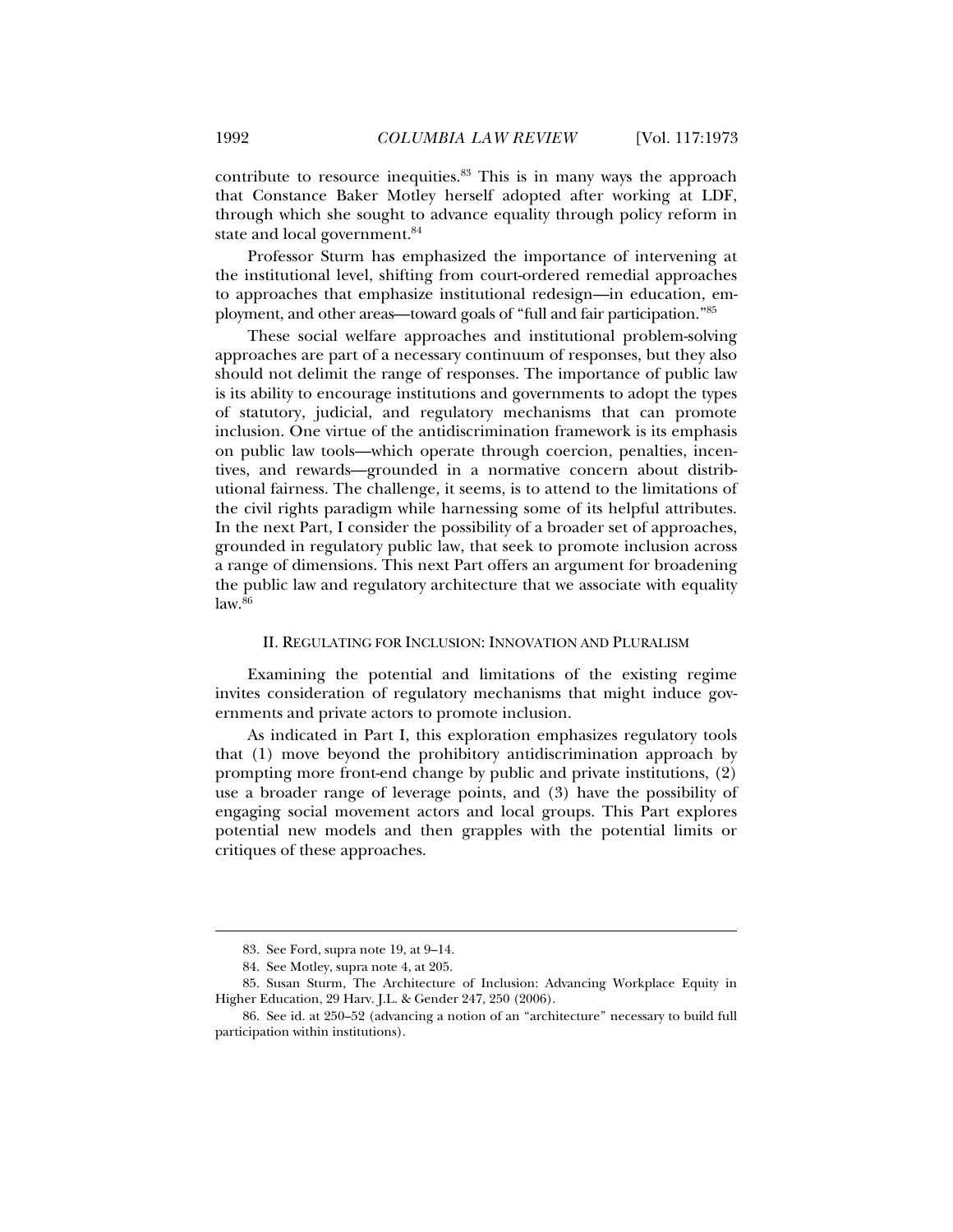### A. *Exploring Paradigms*

This section argues that the equality law regulatory model relies on an insufficiently broad set of enforcement and inducement tools. Many contexts of public regulation outside of equality law engage a fuller range of public law and private law regulatory tools, moving from "hard" forms of regulation—such as in command-and-control regulation and prohibitions enforced by administrative enforcement and litigation—to "softer" approaches—such as incentives, grants, disclosure, and even private rating systems.87 Regulations that invoke the full continuum are not entirely absent in the equality law regime. For instance, the EEOC has long required employers to submit data on the race, ethnicity, and gender of their workforce<sup>88</sup> and recently extended this requirement to gender pay data.89 Conditional spending programs, particularly in the area of housing and transportation, have become sites of new regulatory forms that move beyond the prohibitory approach to require the development of front-end rules of inclusion self-assessment as well as specific interventions that go beyond discrimination.<sup>90</sup>

A first possibility builds on the insights of conditioned spending, which rewards entities and institutions that adopt inclusionary practices

 88. See EEO-1 Frequently Asked Questions and Answers, EEOC, http://www.eeoc.gov/ employers/eeo1survey/faq.cfm [http://perma.cc/BJB9-735M] (last visited July 31, 2017) (explaining the submission requirements for employers under EEOC regulations).

 89. Questions and Answers: The Revised EEO-1 and Summary Pay Data, EEOC, http://www.eeoc.gov/employers/eeo1survey/2017survey-qanda.cfm [http://perma.cc/ 6N87-Y2MW] (last visited July 31, 2017).

 <sup>87.</sup> See, e.g., Florencia Marotta-Wurgler, Understanding Privacy Policies: Content, Self-Regulation, and Markets 6–16 (N.Y. Univ. Law Sch. Law & Econ. Research Paper Series, Working Paper No. 16-18, 2016), http://papers.ssrn.com/abstract=2736513 (on file with the *Columbia Law Review*) (describing a self-regulatory approach that relies on disclosure in consumer protection and privacy regulation). There is a broad and rich literature on the potential benefits as well as limitations of various incentive-based approaches on individual and firm behavior. See generally Ian Ayres, Carrots and Sticks: Unlock the Power of Incentives to Get Things Done (2010) (relying on behavioral economics literature to advance ideas for personal well-being); Richard H. Thaler & Cass Sunstein, Nudge: Improving Decisions About Health, Wealth, and Happiness 6–8 (2008) (making the case that attention to the architecture of choice, including the use of seemingly less intrusive "nudges," can advance regulatory goals); Terry F. Buss, The Effect of State Tax Incentives on Economic Growth and Firm Location Decisions: An Overview of the Literature, 15 Econ. Dev. Q. 90 (2001) (reviewing the literature on use of tax incentives to promote economic growth); Kristen Underhill, When Extrinsic Incentives Displace Intrinsic Motivation: Designing Legal Carrots and Sticks to Confront the Challenge of Motivational Crowding-Out, 33 Yale J. on Reg. 213 (2016) (exploring literature on the potential effect of incentives on intrinsic motivation (motivational crowding-out), but concluding that attention to the design of these incentives can minimize crowding-out effects).

 <sup>90.</sup> See Olatunde C.A. Johnson, Overreach and Innovation in Equality Regulation, 66 Duke L.J. 1771, 1800–04 (2017) [hereinafter Johnson, Overreach and Innovation] (describing new regulatory approaches that have emerged from conditioned spending programs).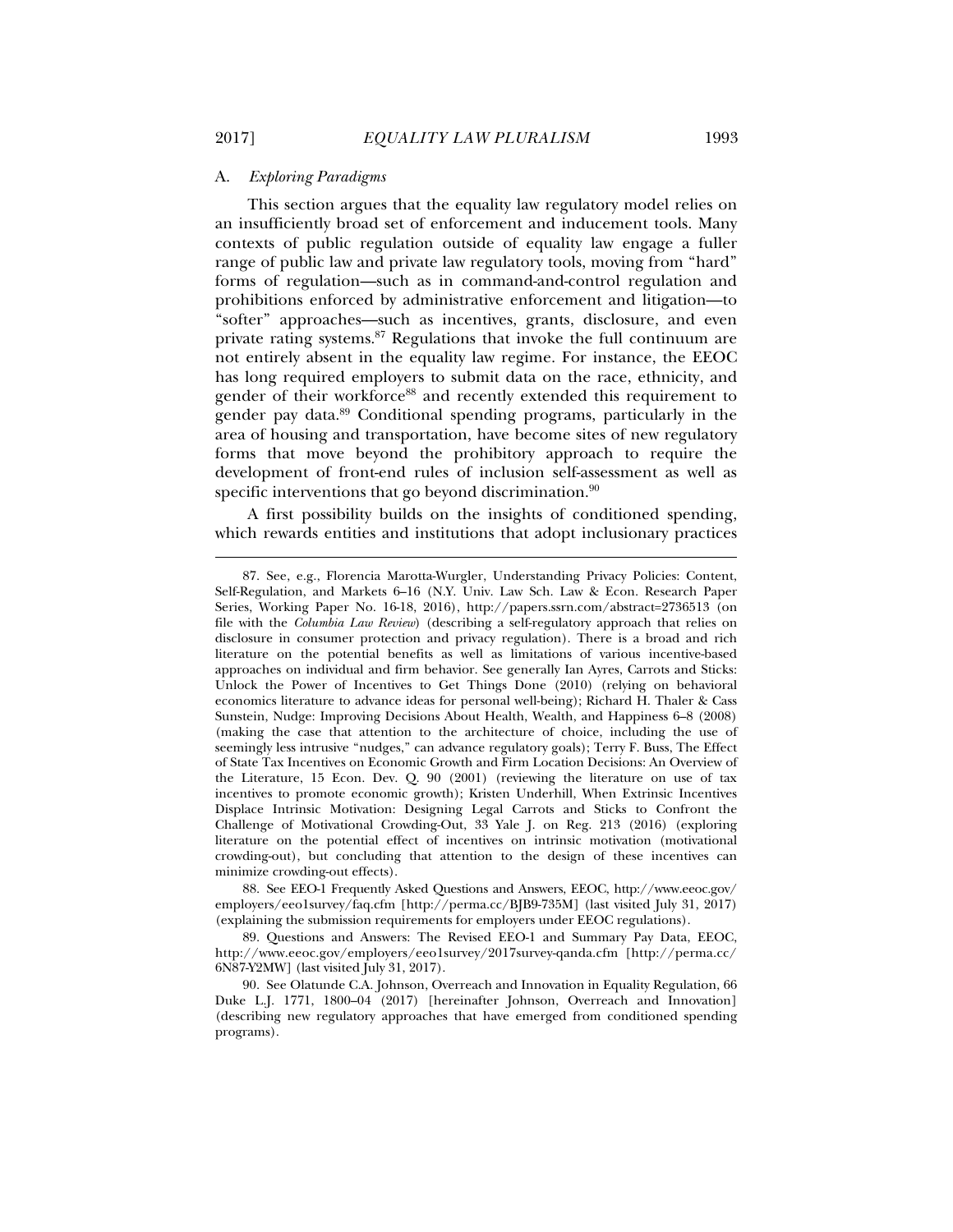that go further than baseline requirements of antidiscrimination. One framework is publicly funded competitive grant programs. This approach builds on conditioned spending's baseline of requirements to reward entities that develop innovative strategies to meet equity goals. Competitive grants have the potential benefit of spurring new programs and can leverage government funds in areas typically outside the reach of current equality directives (particularly the private, nongovernmental sector). Federal educational law has relied on this model, many would say with mixed success, $91$  and other federal agencies began to rely on this grant incentive approach in the Obama Administration.92 In addition to leveraging government funds to develop new strategies for inclusion, the approach has the advantage of combining agency resources to meet multiple goals.<sup>93</sup> For instance, in the area of employment, governments could provide skills training for workers while also being attentive to removing discriminatory barriers to advance inclusion of particular groups. In the area of housing, governments could develop grant programs that would require building affordable housing while also advancing civil rights goals of nondiscrimination and integration. While this grant-making approach has been used in a handful of contexts at the

 <sup>91.</sup> This "race to the top" model has of course been used to mixed success in the area of education, hampered by political conflict over the policy approach. See Valerie Strauss, Obama's Race to the Top Loses All Funding in 2015 Omnibus Spending Bill, Wash. Post (Dec. 10, 2014), http://www.washingtonpost.com/blogs/answer-sheet/wp/2014/ 12/10/obamas-race-to-the-top-loses-all-funding-in-2015-omnibus-spending-bill/ (on file with the *Columbia Law Review*).

 <sup>92.</sup> Three federal departments—HUD, the Department of Transportation, and the Environmental Protection Agency—have initiated a "partnership for sustainable communities," which awards money to support state and local efforts to build affordable housing, redesign transportation infrastructure, and promote environmental efficiency. See About Us, P'ship for Sustainable Cmtys., http://www.sustainablecommunities.gov/ mission/about-us [http://perma.cc/G387-X8VY] (last visited July 31, 2017) (describing 2015 goals as promoting using "agency resources to advance Ladders of Opportunity for every American and every community . . . helping communities adapt to a changing climate, while mitigating future disaster losses . . . [and] supporting implementation of community-based development priorities"); see also Apprenticeship USA Investments, DOL, http://www.dol.gov/featured/apprenticeship/grants [http://perma.cc/8YNP-UTCX] (last visited Aug. 11, 2017) (describing up to \$100 million in grants financed by a user fee generated by the H-1B nonimmigrant visa program). The grants competition will "focus on public-private partnerships between employers, business associations, joint labormanagement organizations, labor organizations, training providers, community colleges, local and state governments, the workforce system, non-profits and faith-based organizations." Id.; see also TechHire, DOL (Nov. 9, 2015), http://www.dol.gov/dol/ grants/funding-ops.htm [http://perma.cc/64LU-SS7Q] (last updated Jan. 17, 2017) (announcing \$100 million in grants to support innovative approaches to moving lowskilled workers onto the fastest paths to well-paying information technology and highgrowth jobs in in-demand industries such as healthcare, advanced manufacturing, and financial services).

 <sup>93.</sup> See Johnson, Overreach and Innovation, supra note 90, at 1794–98 (describing emergent grant programs at the federal level).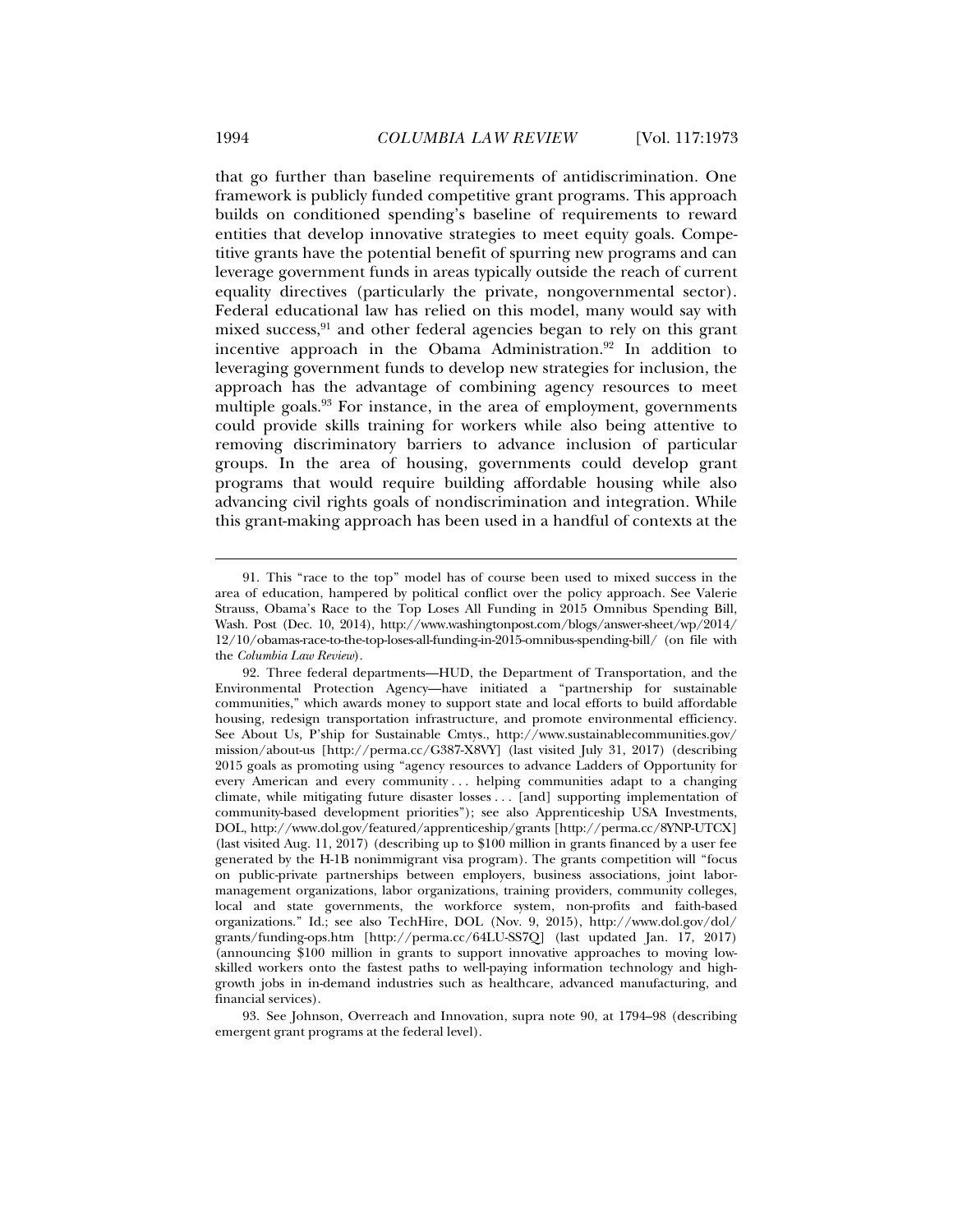federal level, it might be used more broadly by governments at every level to advance inclusion. For instance, states or localities could use their resources to advance a similar approach—placing inclusionary requirements on grants for workforce development or rewarding land-use redevelopment grants to entities that promote inclusionary housing policies.

Beyond the competitive grant model, another approach would be to attach a set of mandates or goals to a more expansive swath of government benefits or programs. Governments design tax programs and issue tax incentives, make zoning decisions, issue permits and licenses, and purchase services. Any of these might be areas for leveraging inclusion. Many regions currently use tax incentives to spur affordable housing development. $94$  The question is whether this approach could be undertaken more widely and in ways that cut across traditional categories. For instance, localities could rezone land or provide tax incentives to entities that engage in partnerships to train and hire traditionally excluded workers. They could also fast-track permits or licenses for businesses that engage in inclusive hiring practices. The general principle is that entities interact with government in a range of settings and many of those settings might become leverage points for inclusion.

In the context of employment, these regulatory leverage points might include procurement and other mechanisms such as zoning, tax credits, licensing, and negotiated labor agreements. For instance, local governments can enact a set of regulatory requirements and incentives for hiring and training minority and traditionally excluded workers, and for encouraging linkages between credentialing institutions (high schools, trade schools, community-based organizations, and community colleges) and employers. To address the skills, social capital, and network deficits, the regulatory tools must do more than create hiring requirements; they must also create linkages between those entities that help workers develop skills and capacity and those that hire workers. The specific regulatory tools and industries targeted would depend on the local and regional context.

For example, contractors and labor unions working on major, multiyear public projects could be directed to agree to a workplace equity and inclusion component. The inclusionary agreement may require the hiring and training of graduates from particular training schools or community workforce programs that train and support historically excluded groups, or of a certain percentage of local workers on a craft-by-

 <sup>94.</sup> See, e.g., 80/20 Housing Program, N.Y. State Homes & Cmty. Renewal, http:// www.nyshcr.org/Topics/Developers/MultifamilyDevelopment/8020HousingProgram.htm [http://perma.cc/3JWD-MAMR] (last updated Mar. 30, 2011) (offering tax-exempt financing to multifamily rental developments in which at least twenty percent of the units are set aside for low-income residents).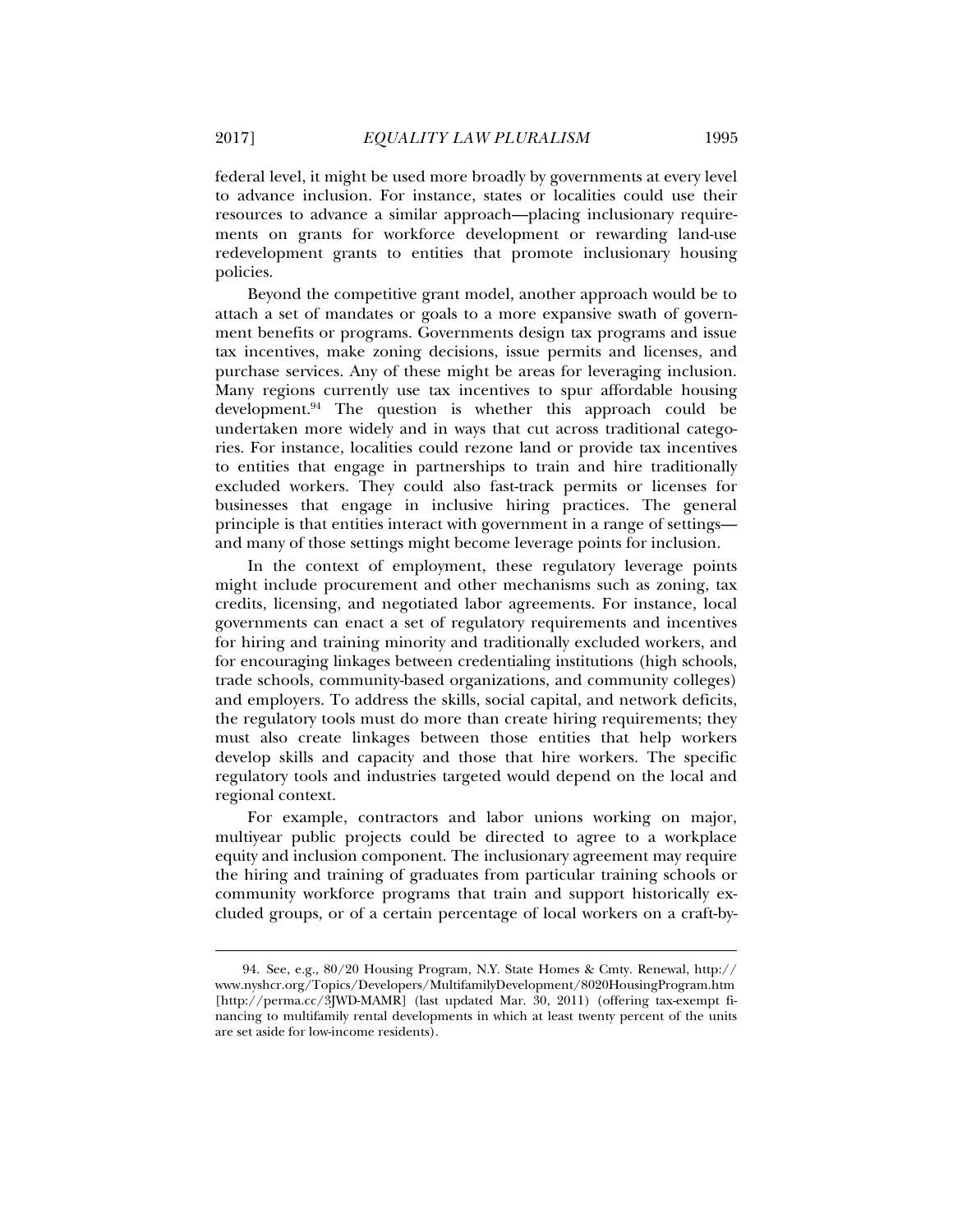craft basis to the extent allowable by local law. Furthermore, race, ethnicity, and gender hiring goals could be set as allowed by law and local conditions. Monitoring and accountability by the government actor and by community stakeholders would be built into the agreement at its inception.

Another more challenging example would involve a legal and regulatory structure to require or incentivize hiring and training of underrepresented workers in private-sector workplaces that do not have government contracts, and in which the jobs require high levels of skills or training. A case in point may be offered by a technology or health services company that seeks to expand or relocate in a city neighborhood. In another scenario, a company might seek to move into an industrial area that requires land use rezoning. Certain hiring, training, or workforce investment requirements might be attached to this rezoning that would help provide entry for workers of color or historically excluded groups. This could involve partnering with community or technical colleges that engage in industry-specific training programs. It is worth noting that these suggested approaches build on a full range of institutional incentives that motivate inclusion. Unions might seek to enhance their membership and power (recognizing changing demographics) and to limit the expansion of non-union labor. Unions are also often repeat players with cities or regions so they are likely to have incentives to meaningfully implement inclusionary goals that are placed in bargaining agreements.95 Cities or regions might adopt these plans to achieve more meaningful community revitalization; leverage bond, state, or federal money to train and develop the local workforce; and mollify community groups. In turn, companies might want to relocate or expand services in a particular neighborhood or in an emerging downtown, they might see training workers as important to their future growth, or they may want to advance a corporate image that is consistent with diversity and inclusion.96

There are a range of challenges that influence the choice of regulatory inducements, and some inducement structures might require legal changes. For instance, local procurement laws often require awarding contracts to the lowest bidder, and some localities do not have

 <sup>95.</sup> See generally Ester R. Fuchs, Dorian Warren & Kimberly Bayer, Expanding Opportunity for Middle Class Jobs in New York City: Minority Youth Employment in the Building and Construction Trades (2014), http://www.constructionskills.org/ColumbiaSIPA03- 14.pdf [http://perma.cc/7X4B-7FA5] (describing a union–city partnership to train workers in apprenticeship programs).

 <sup>96.</sup> I developed some of these ideas in the area of employment in prior work. See generally Olatunde Johnson, Promoting Racial and Ethnic Inclusion in Employment Through Regulatory Mandates and Incentives, Roosevelt Inst. (2015), http:// rooseveltinstitute.org/wp-content/uploads/2015/10/Promoting-Racial-and-Ethnic-Inclusion-1. pdf [http://perma.cc/8JXH-GXA5] (exploring a broad range of regulatory solutions for addressing occupational segregation among low-wage workers).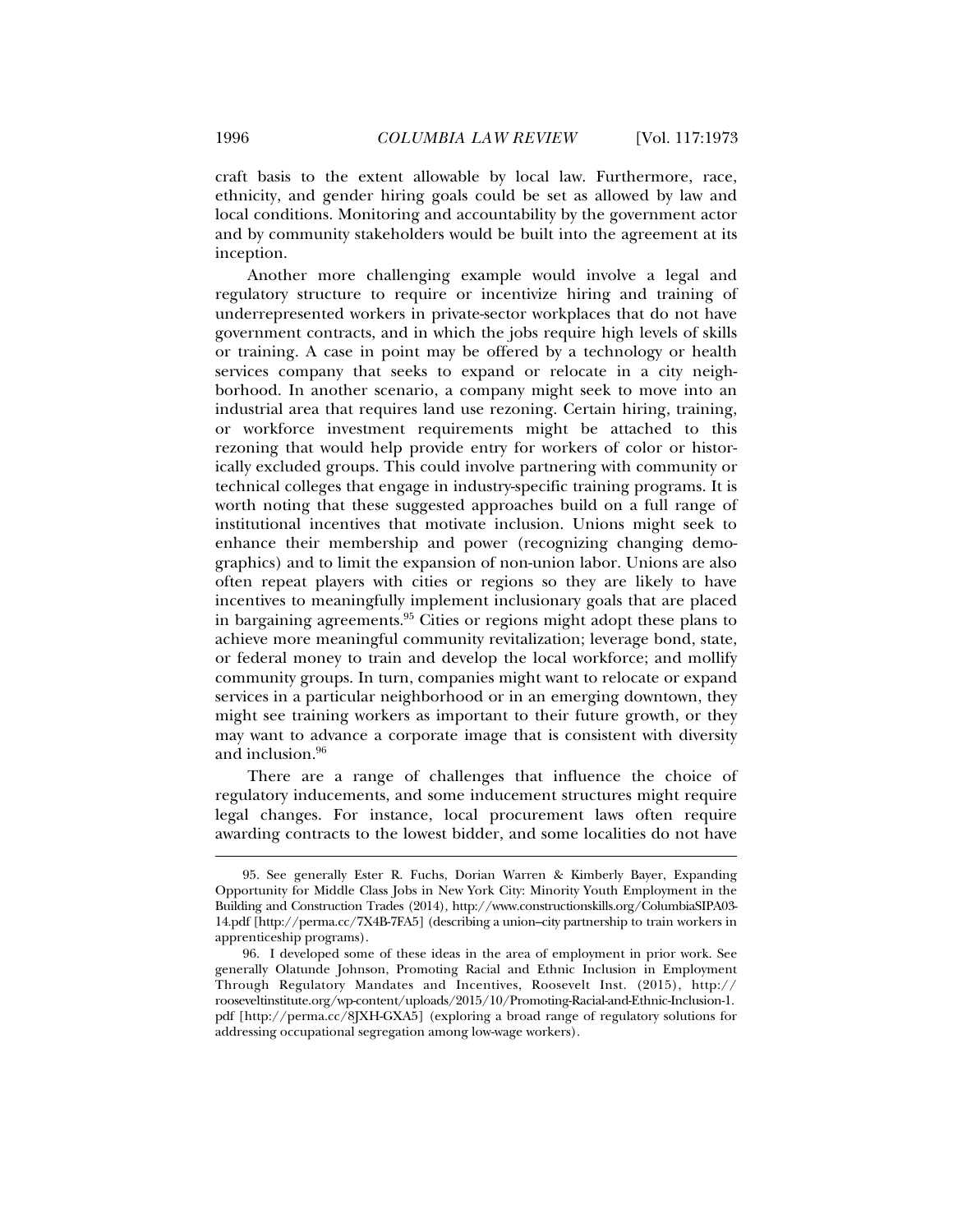power to change the laws governing procurement or zoning at the local level.97 Tax incentives raise an additional set of challenges as they must be calibrated to avoid giving away more than they return to communities in terms of tax revenue and economic development gains, and because any hiring mandates or requirements attached to these incentives may have the opposite effect of discouraging businesses. These concerns are not fatal to the general framework, but they do mean that the precise structure will differ among regions.

## B. *Addressing Limits*

A regime that relies so heavily on these types of regulatory inducements might be faulted for giving up on direct mandates, sticks, and prohibitions that seem to form the current civil rights regime. To the extent that many of the suggested interventions operate at the state and local levels, such a regime provides benefits of experimentation but at the expense of baseline requirements of citizenship or inclusion that apply nationally. One might argue that it renders our goals of equity and inclusion subject to the vagaries of institutional incentives and regional variation.

As a general concern, this is likely overdetermined. Current civil rights regimes also depend on incentives and inducements that take place in the shadow of the regulatory framework, as suggested earlier in Part I. Further, the motivations behind thinking about a new set of regulatory designs for inclusion are the inadequacies of the existing mechanisms, particularly in dealing with complex problems at the intersection of group-based and economic exclusion. To the extent that these mechanisms might rely on government incentives and inducement, one might substitute the term regulatory "catalysts" or "levers." What I mean to capture in this framework is the need to develop public law regimes that build on the complex motivations that individuals, institutions, and governments have to work toward inclusion, which are not easily or properly captured by an assessment of economic costs and benefits.98 In simpler terms, governments, nonprofits, and private actors might seek to advance inclusion to benefit their economic bottom line and avoid sanctions, as well as to include historically excluded communities, revitalize low-income communities, promote economic development, provide better education and housing, and express public values.

 <sup>97.</sup> See Ruthann Robinson, Dressing Constitutionally: Hierarchy, Sexuality and Democracy from Our Hairstyles to Our Shoes 179 (2013) (describing how local antisweatshop procurement rules deviated from local laws that typically required procurement from the lowest bidder).

 <sup>98.</sup> Cf. Issacharoff, supra note 64, at 120 (noting that "[p]ublic law enforcement does not yield an easy cost-benefit calculus of the sort that has driven the economic analyses of private law enforcement").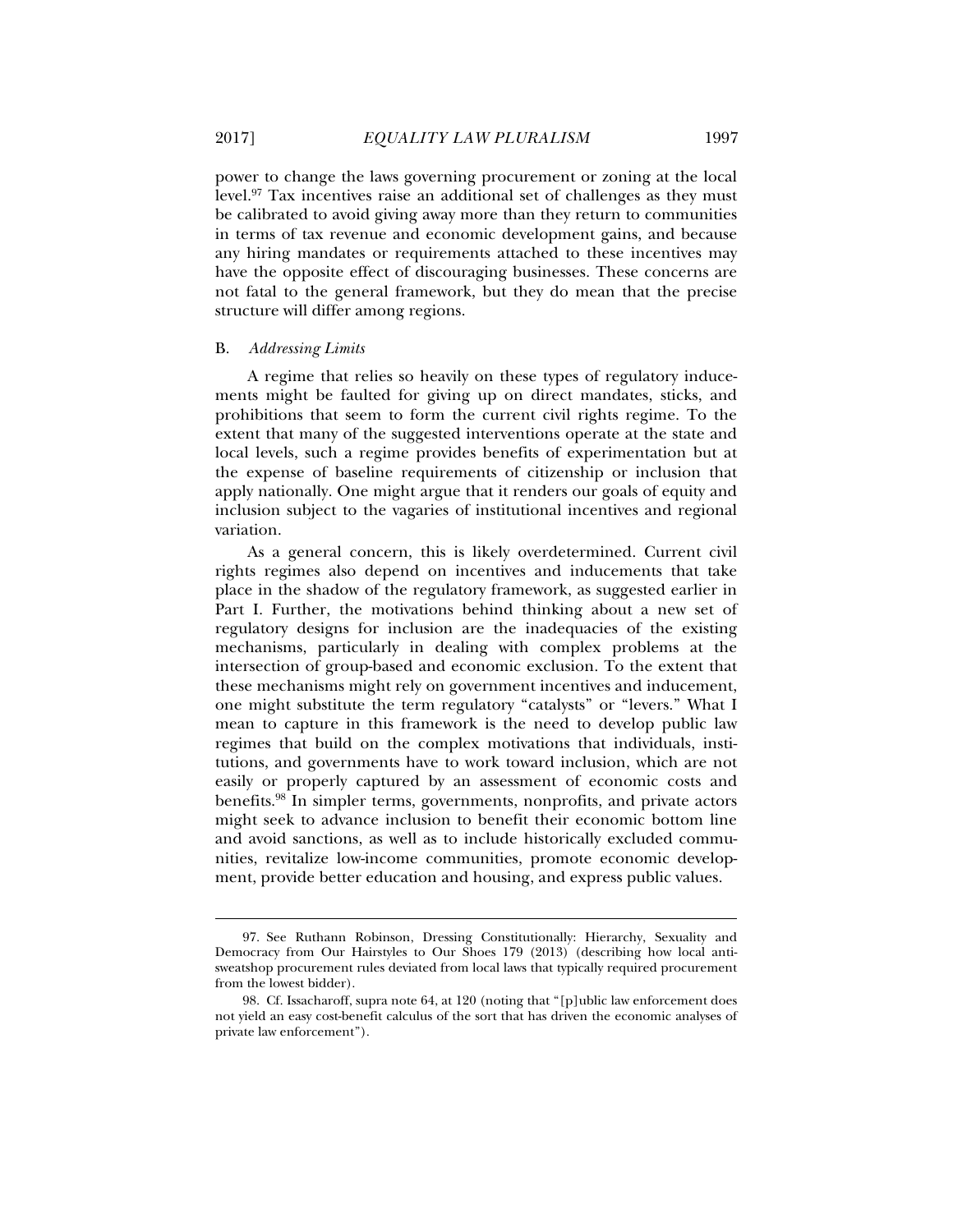Regions might have different appetites for adopting inclusionary incentives. But it is worth noting that a region that adopts a pervasive set of regulatory mechanisms for inclusion might entrench a norm that runs deeper than current antidiscrimination frameworks: that tax, zoning, and procurement—all government benefits—are also potential areas to advance inclusion. In addition, local or regional programs have potential to "diffuse" nationally, through networks and competition.<sup>99</sup>

A related concern is that any potential mechanisms outside of the prohibitory mandates of antidiscrimination law might be insufficiently coercive or too "soft." To some extent, this will depend on design. Mechanisms need not operate solely on the "goals and timetables" framework that is of mixed efficacy in the area of affirmative action, but can also depend on quite specific requirements. Race- or gender-based quotas are a nonstarter in the American context—generating judicial and political skepticism for reasons that one might not find fully persuasive.100 But specific goals can be set that are not delineated on the basis of identity. Current rules that govern developing affordable housing and local hiring requirements often rely on the attainment of specific numerical goals.101

Still, the design of both the mandate and incentive mechanisms will have implications for the ability to achieve goals of inclusion. Such regulatory mechanisms should be designed to reach the most disadvantaged or consistently excluded populations. There is also the risk of underspecifying or having conflicting goals. This is a problem, for instance, that has plagued the low-income housing tax credit program the largest source of affordable rental housing—which by regulation prioritizes developing housing in racially segregated areas in ways that can be in tension with requirements that federally funded housing programs promote integration.102

These challenges, however, are not fatal to the core project of expanding the range of regulatory mechanisms that may induce inclusion. They are ultimately questions of how a specific inducement or regulatory leverage point is designed and of the accountability structure in place.

 <sup>99.</sup> Johnson, Local Turn, supra note 30, at 135.

 <sup>100.</sup> See Julie C. Suk, Quotas and Consequences: A Transnational Re-Evaluation, *in* Philosophical Foundations of Discrimination Law 228, 229–30 (Deborah Hellman & Sophia Moreau eds., 2013) (detailing jurisprudential history of American law's prohibition of racial quotas).

 <sup>101.</sup> See, e.g., infra note 112 and accompanying text (describing first-source hiring programs).

 <sup>102.</sup> See Poverty & Race Research Action Council, Civil Rights Mandates in the Low Income Housing Tax Credit (LIHTC) Program (2004), http://www.prrac.org/pdf/ crmandates.pdf [http://perma.cc/DR6S-CY32] (describing a tax credit statute's conflicting requirements on siting of low-income housing).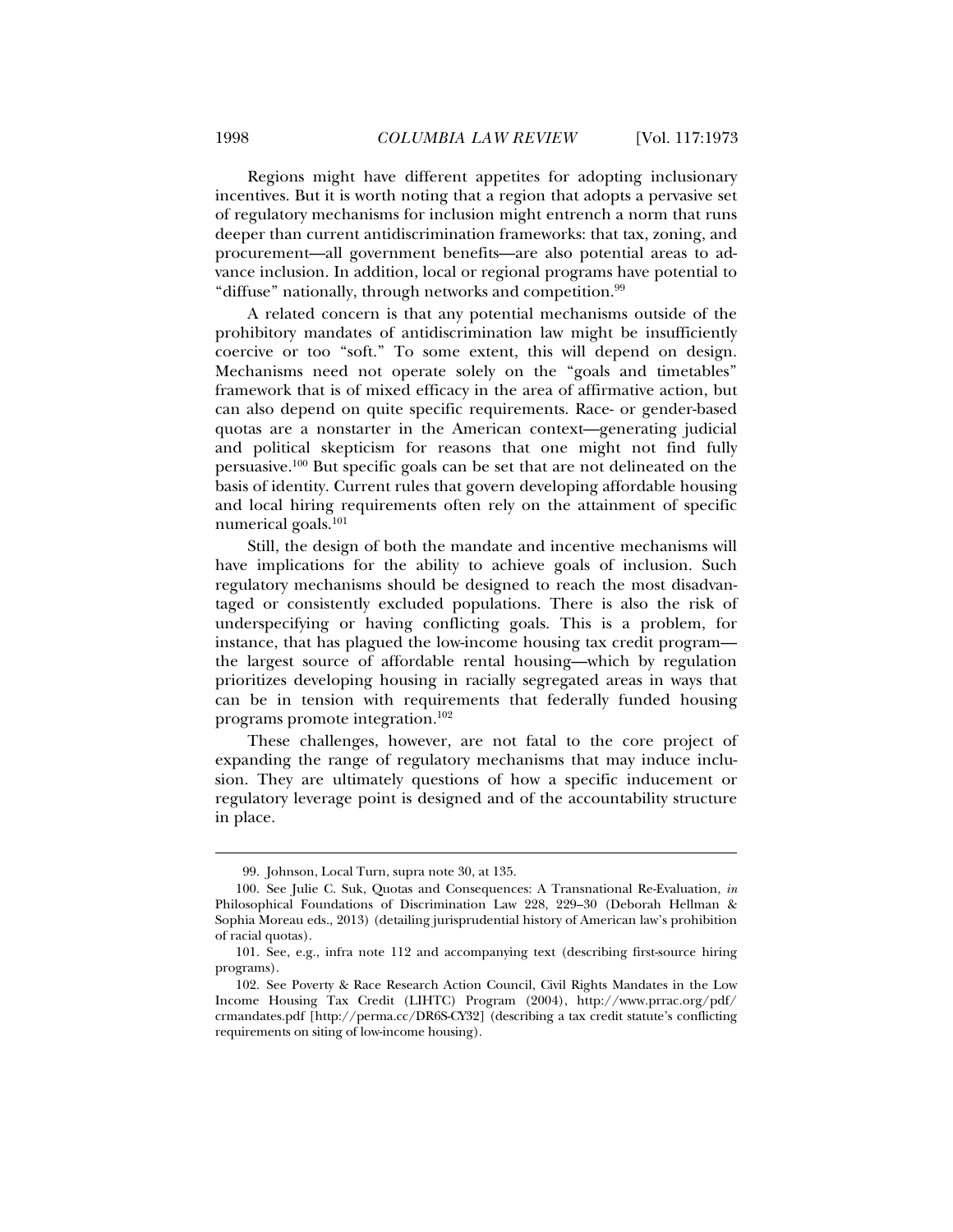l

## III. LOCATIONS OF INNOVATION

Part II considered a range of mechanisms to broaden regulatory inducements to promote identity and socioeconomic inclusion by public and private actors. That Part sought to explore these models in a general sense and to theorize the political economy that might make them more or less effective or likely to be adopted by particular jurisdictions. This Part now presents contemporary examples of regulation to promote inclusion that deploy local levers of procurement, tax, and zoning. Many of these are spurred by cities seeking to leverage the return of business and employers, while avoiding or diminishing the effects of housing displacement and inequality. The examples below reveal the potential benefits of exploring new regulatory frameworks that broaden the levers of inducement, emphasize front-end requirements, address economic as well as identity inclusion, and engage local stakeholders. As noted below, any specific example also has its limitations, particularly on questions of accountability and the expansiveness of its goals.

#### A. *Examples: Levers, Requirements, and Accountability*

Localities have begun using a range of regulatory levers to address spatial and occupational segregation and exclusion in growing urban areas. Cities employ a variety of strategies to encourage employers to train and hire employees in local communities and from traditionally excluded groups, improve labor market and wage conditions, prevent displacement, and provide affordable housing.<sup>103</sup> The use of these regulatory levers has expanded in recent years.<sup>104</sup>

Specifically, jurisdictions are using city contracts, tax incentives, and land-zoning approvals as leverage points to require inclusive development by companies. Most typical is the use of procurement—which cities have long harnessed to place hiring, wage, and other conditions on recipients of city contracts—to promote economic inclusion.105 The City of Oakland's labor agreement for the redevelopment of its port provides an example, expanding uses of procurement from affirmative action and wage conditions to mandate the development of training, hiring, and

 <sup>103.</sup> For a discussion of Community Benefits Agreements (CBAs), first-source hiring, and procurement conditions, see infra notes 104–120.

 <sup>104.</sup> See Policy & Tools: Community Benefits Toolkit, P'ship for Working Families, http://www.forworkingfamilies.org/resources/policy-tools-community-benefits-agreements-andpolicies [http://perma.cc/PHT2-UFNA] (last visited Aug. 11, 2017) (discussing CBAs and providing examples of cities' involvement in equitable development and community empowerment).

 <sup>105.</sup> See, e.g., Jason Parkin, Note, Constructing Meaningful Access to Work: Lessons from the Port of Oakland Project Labor Agreement, 35 Colum. Hum. Rts. L. Rev. 375, 390–403 (2004) (providing a case study of the City of Oakland's labor agreement that sought to address hiring of local residents, training, support, and wage conditions).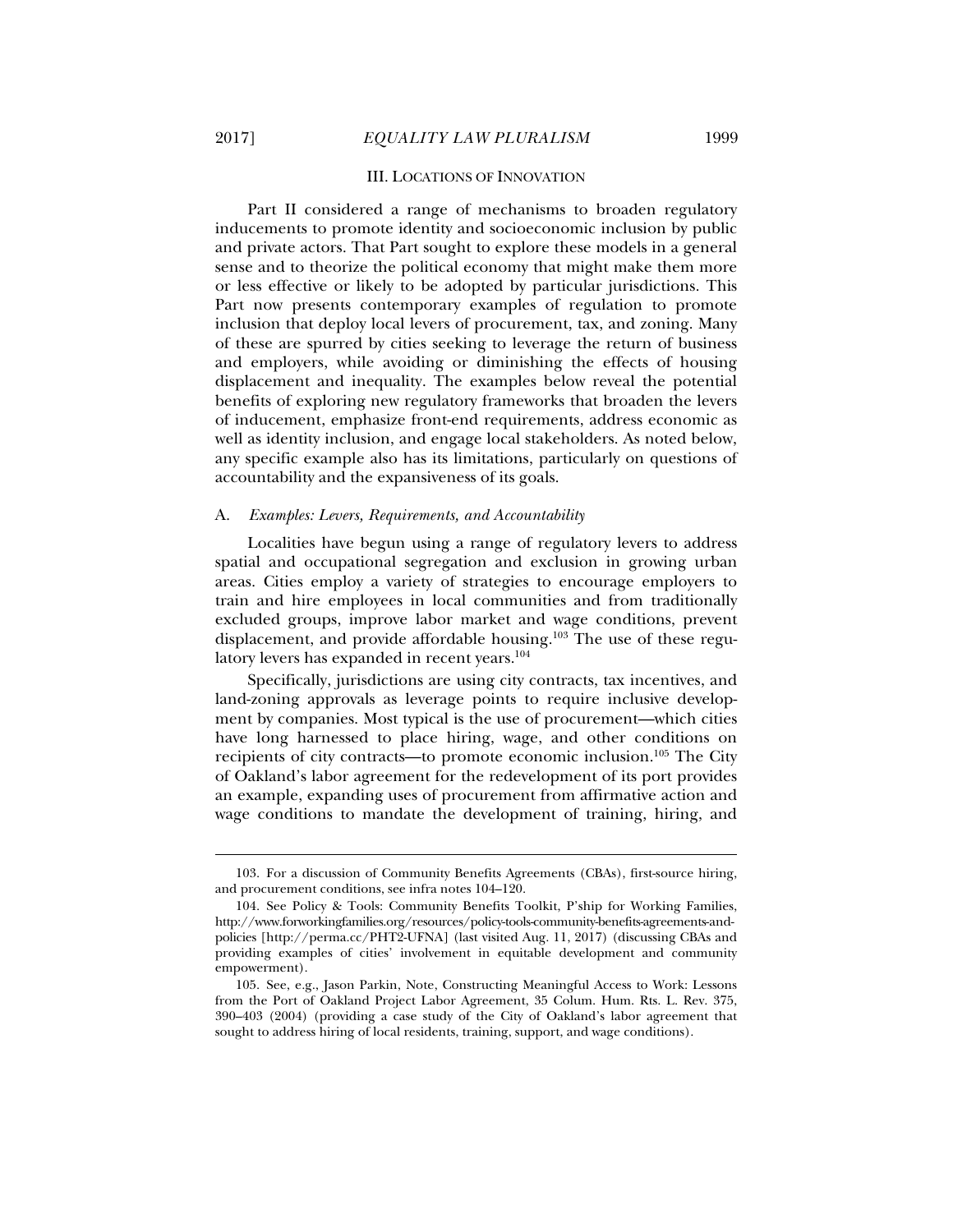support initiatives for local residents, such as childcare programs.<sup>106</sup> Jurisdictions also leverage public funding and the use of public lands. For instance, the City of Oakland in 2013, after prolonged advocacy by organized community groups, instituted a redevelopment plan for public waterfront property that created a training and referral pathway to employment for local, predominantly minority residents in the city.<sup>107</sup> The redevelopment plan also required employers participating in the redevelopment to remove barriers to the employment of certain categories of previously incarcerated job seekers.108

State and local contracts, public land, and public spending provide straightforward examples of public goods that may be seamlessly marshaled as regulatory levers to advance equality and inclusionary goals. A recent innovation has involved the broadening of the leverage points to include land-use rezonings, zoning approvals, and tax benefits, implicitly framing these economic inducements as public goods to which inclusionary conditions might be attached.<sup>109</sup>

As a matter of regulatory design, some jurisdictions have introduced these inclusionary inducements as a set of across-the-board requirements on entities that receive public goods, including tax credits. For instance, the City of San Francisco has for several years required entities that receive city funds or city leases, or whose projects require planning approval, to engage in "first source" hiring of local residents from particular training centers with the goal of connecting economically

 <sup>106.</sup> See id.

 <sup>107.</sup> See P'ship for Working Families, Paving the Path to Opportunity: How Revive Oakland Innovated a New Model for Inclusive Economic Development, P'ship for Working Families, http://www.forworkingfamilies.org/sites/pwf/files/publications/Revive% 20Oakland%202015.pdf [http://perma.cc/TV4V-QC9T] (last visited July 31, 2017) (describing "[t]wo major points of leverage," the need for public funding and the use of public land, that supported the community's demands).

 <sup>108.</sup> Id.

 <sup>109.</sup> For examples of use of land rezoning, see Community Benefit Agreement 2015– 2018 Memorandum of Understanding Between City and County of San Francisco City Administrator and Twitter, Inc. (Jan. 1, 2015), http://sfgsa.org/sites/default/files/ FileCenter/Documents/12590-TwitterCBA.pdf [http://perma.cc/FVC7-F3RZ]; Cent. Mkt. Citizen's Advisory Comm., Framework for Community Benefit Agreements, SFGov.org (June 21, 2012), http://sfgov.org/centralmarketcac/sites/default/files/FileCenter/Documents/ 10356-2012%20-%20CAC%20Central%20Market%20-%20CBA%20Framework%206-21-12.pdf [http://perma.cc/BVU8-EPP6]; Policy & Tools: Community Benefits Agreements and Policies in Effect, P'ship for Working Families, http://www.forworkingfamilies.org/page/ policy-tools-community-benefits-agreements-and-policies-effect [http://perma.cc/B66E-D9F5] (last visited July 31, 2017); see also Community Benefit Agreements, Citizen's Advisory Comm. for Cent. Mkt. & Tenderloin Area (2013), http://sfgov.org/centralmarketcac/ community-benefit-agreements-2013 [http://perma.cc/2Z9C-DQU7] (last visited July 31, 2017) (listing CBAs signed in 2013 between the City of San Francisco and six technology companies when the Tenderloin community was rezoned, which provided tax benefits to employers).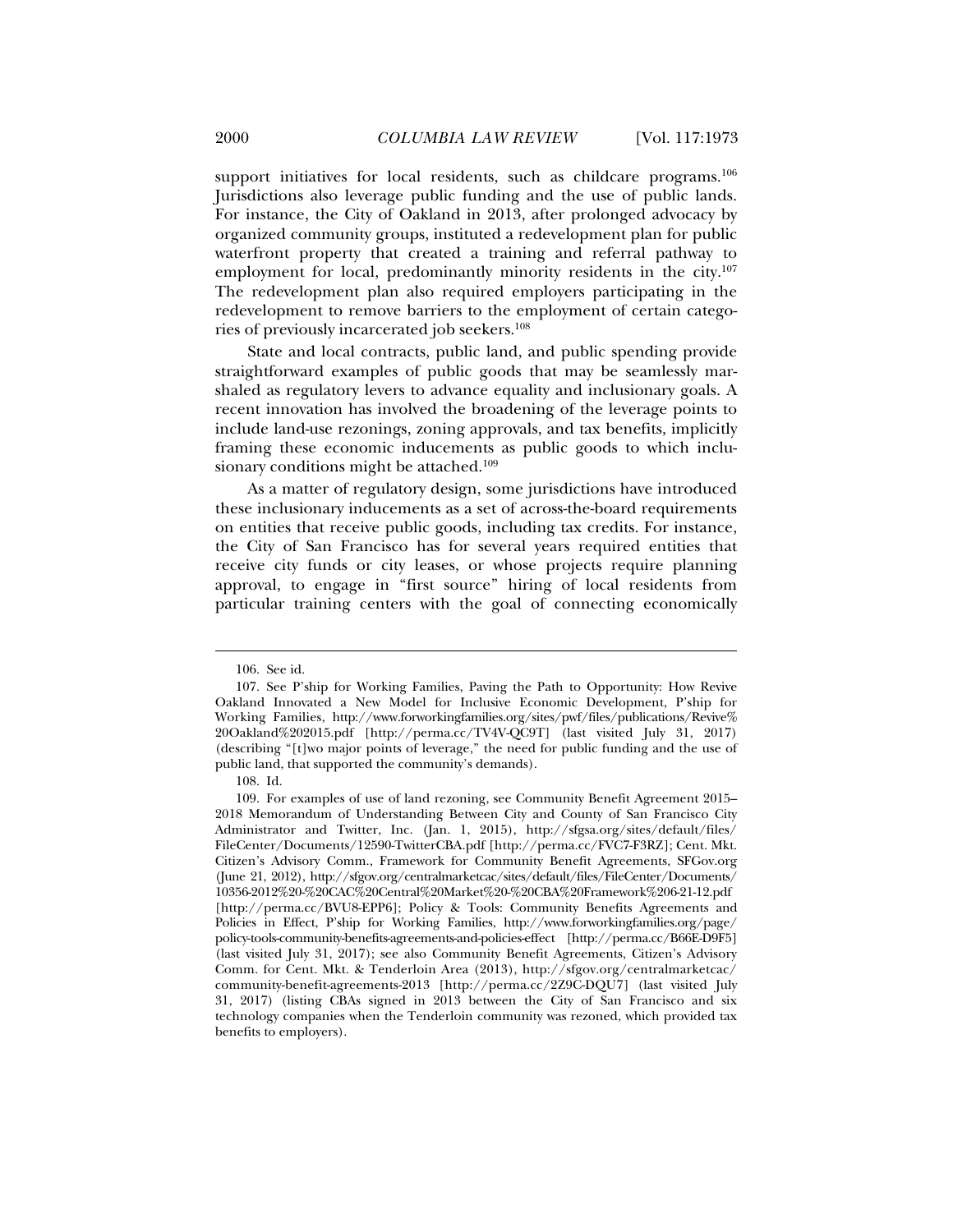disadvantaged local residents to employment in growing sectors.110 The City of Detroit recently enacted an ordinance that requires developers with projects valued at more than \$75 million, and who are receiving more than \$1 million in tax benefits from the city, to negotiate a community benefits agreement.<sup>111</sup>

The range of requirements placed on businesses and employers extends to a broader set of categories and supports than the firstgeneration procurement contracts that required the hiring of minorities or women. As to employment, the requirements are generally more targeted to local communities or specific groups of disadvantaged job seekers. For instance, they may be hyperlocal, requiring the hiring of residents from local communities or of employees who are trained and linked to employers by local community-based organizations.<sup>112</sup> These requirements also address barriers that are typically outside the scope of antidiscrimination law's formal equality model, by providing supports that address the full range of barriers that workers face such as exclusion from race- and gender-delineated networks,<sup>113</sup> lack of adequate training, and lack of access to childcare services. This is achieved by connecting employers to specific training centers, providing employer-based training, and linking with community-based organizations to provide childcare and other support.

These regulatory interventions also encompass more than employment, often extending to areas such as green space, education, and hous-

 <sup>110.</sup> See S.F., Cal., Admin. Code § 83.3 (2017); City & Cty. of S.F., First Source Hiring Program, SFGov.org, http://mission.sfgov.org/oca\_bid\_attachments/fa22336.pdf [http:// perma.cc/EUU2-LZ3V] (last visited July 31, 2017) (requiring employers who meet the code definition to make a good-faith effort to hire from designated community-based organizations that train local workers).

 <sup>111.</sup> Erick Trickey, The Test Just Began for the Community Benefits Movement, Next City (Feb. 20, 2017), http://nextcity.org/features/view/detroit-test-began-communitybenefit-agreements-movement [http://perma.cc/6AAP-XG2Y].

 <sup>112.</sup> See, e.g., City & Cty. of S.F., supra note 110 (delineating the requirements of San Francisco's First Source Hiring Program).

 <sup>113.</sup> For an account of race-based hiring and referral networks in blue-collar sectors, see Kris Paap, How Good Men of the Union Justify Inequality: Dilemmas of Race and Labor in the Building Trades, 33 Lab. Stud. J. 371, 376 (2008) (reviewing literature showing that unionized construction workplaces display practices and preferences that reproduce race and gender privilege beyond the scope of the law). Earlier studies of the construction trades found that despite the considerable enforcement attention directed at them, informal hiring and training practices and the political power of unions limited the access of black and Latino workers to jobs. See Deidre A. Royster, Race and the Invisible Hand: How White Networks Exclude Black Men from Blue-Collar Jobs 176–77 (2003); Mercer L. Sullivan, "Getting Paid": Youth Crime and Work in the Inner City 60, 231 (1989) (providing an ethnography of young black, Latino, and white males and finding that, through kin and social networks, white males were able to monopolize the few higher-paying jobs in the studied urban area); Roger Waldinger & Thomas Bailey, The Continuing Significance of Race: Racial Conflict and Racial Discrimination in Construction, 19 Pol. & Soc'y 291, 293 (1991).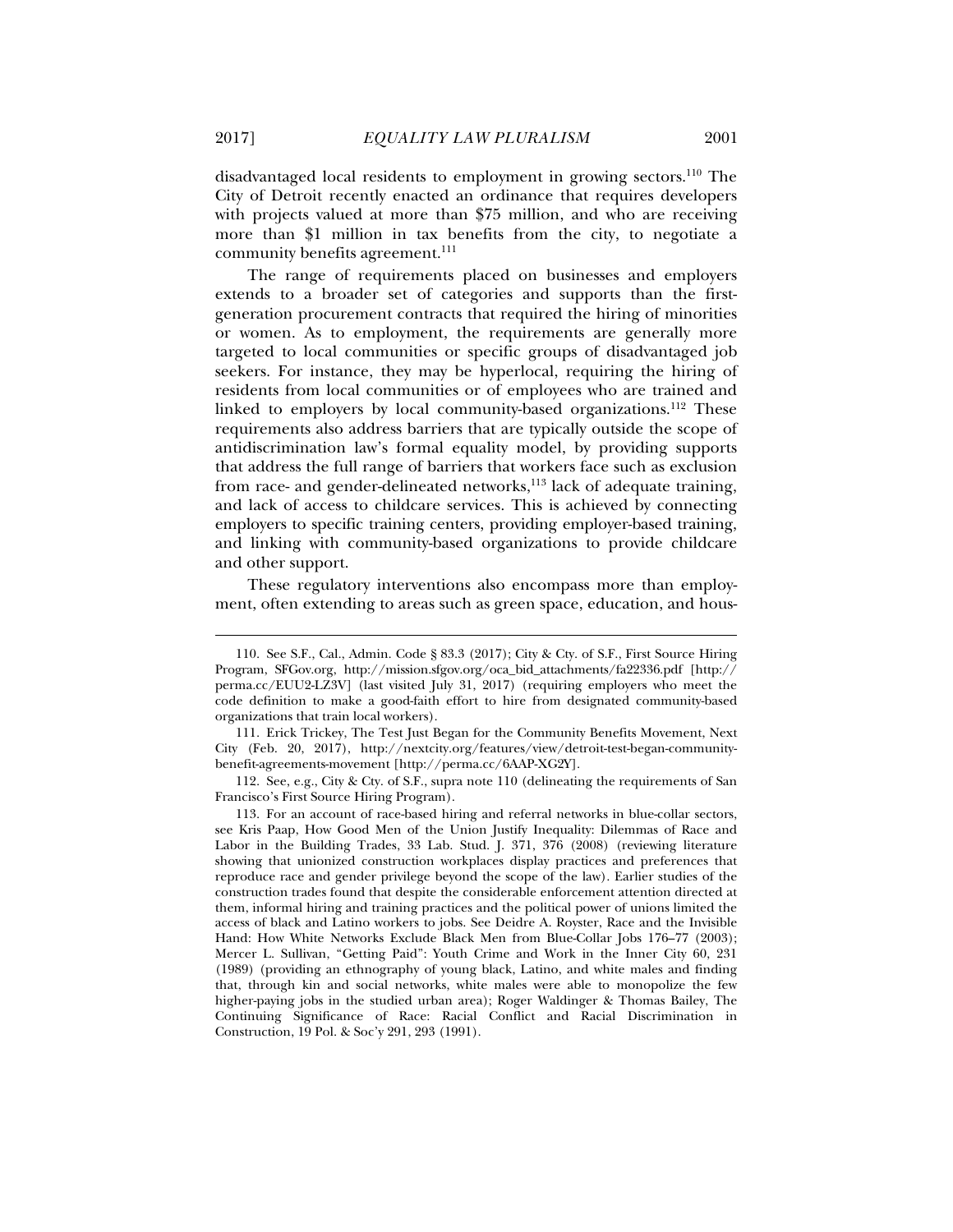ing. When San Francisco rezoned the Tenderloin District to make room for technology companies who sought to move into the city, area residents raised concerns about the lack of affordable housing and potential displacement of residents through increased housing prices.114 One feature of the benefits agreements ultimately negotiated with community groups was the inclusion of measures to mitigate housing displacement.<sup>115</sup>

Effective inducement strategies build in accountability and monitoring as general practices and provide judicial review and penalties for noncompliance.<sup>116</sup> As many fall short of that goal,<sup>117</sup> accountability and enforcement will remain the biggest challenges. The agreements that result from these regulatory interventions do not always set clear goals, allowing employers to simply engage in "good faith" efforts to achieve them. $118$ 

This raises more fundamental questions about the use of regulatory inducements that depend on luring businesses and employers to underserved areas and communities. Localities may have untapped regulatory power to tax and set conditions on contracts and land use. But cities are also engaged in an inevitable dance in which they do not want

 116. See, e.g., Parkin, supra note 105, at 401 (detailing accountability and enforcement requirements for an Oakland port redevelopment project).

 117. See, e.g., Fitness SF Mid Market CBA, supra note 115 (failing to provide for judicial review or penalties for noncompliance).

 <sup>114.</sup> Oscar Perry Abello, S.F. Tax Break Tapped by Twitter Intended to Help Struggling Neighborhoods, Next City (May 31, 2017), http://nextcity.org/daily/entry/ san-francisco-tax-breaks-twitter-community-benefits-agreement [http://perma.cc/R4BH-UXCX].

 <sup>115.</sup> See, e.g., Community Benefit Agreement 2017 Memorandum of Understanding Between City and County of San Francisco City Administrator and Fitness SF Mid Market, Inc. (2017), http://sfgov.org/centralmarketcac/sites/default/files/ Documents/FitnessSFMidMarketCBA2017.pdf [http://perma.cc/EH5V-776G] [hereinafter Fitness SF Mid Market CBA]; Community Benefit Agreement 2017 Memorandum of Understanding Between City and County of San Francisco City Administrator and Market on Market, LLC. (2017), http://sfgov.org/centralmarketcac/sites/default/files/Documents/ MarketonMarketLLC\_CBA2017.pdf [http://perma.cc/HGC6-BUXZ]; Community Benefit Agreement 2017 Memorandum of Understanding Between City and County of San Francisco City Administrator and Spotify USA, Inc. (2017), http://sfgov.org/ centralmarketcac/sites/default/files/Documents/SpotifyUSAIncCBA2017.pdf [http:// perma.cc/5MW3-SABT]; Community Benefit Agreement 2017 Memorandum of Understanding Between City and County of San Francisco City Administrator and Zoosk, Inc. (2016), http://sfgov.org/centralmarketcac/sites/default/files/Documents/ ZooskIncCBA2017.pdf [http://perma.cc/QWB8-94XP].

 <sup>118.</sup> This was a critique of early versions of community benefit agreements signed by Twitter in San Francisco. See Yoona Ha, Twitter, Other Tech Companies Get S.F. Tax Breaks but Show Little Progress Hiring in Neighborhood, S.F. Pub. Press (Nov. 11, 2013), http://sfpublicpress.org/news/2013-11/twitter-other-tech-companies-get-sf-tax-breaks-butshow-little-progress-hiring-in-neighborhood [http://perma.cc/E5PQ-PZES] (finding that the agreements were "vaguely worded" and that the companies have been "slow to report their progress" to the city).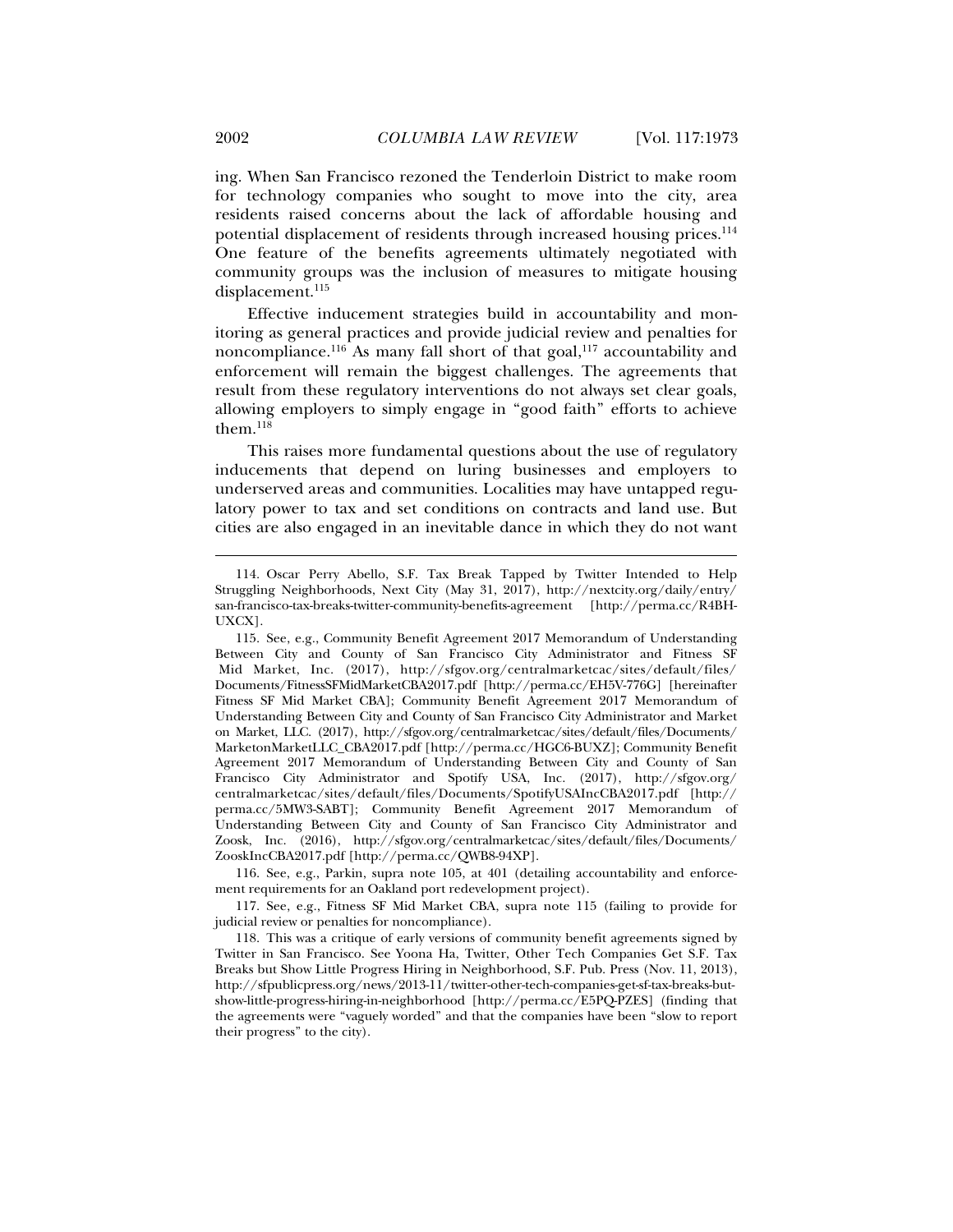to set conditions that pose the risk of driving out businesses and thus diminishing their potential employment and tax base.

## B. *Community Benefits as Equality Law*

In the end, the point is less to put forward any specific initiative as a perfect model than to encourage fresh discussion of new avenues for public law innovations that advance equality. The community benefit agreements discussed above have generated interest from scholars of labor and community economic development,<sup>119</sup> and there is evidence that they are benefiting local communities.<sup>120</sup> Labor scholars have cast these initiatives as part of a "new accountable development" movement in which employers and residents seek full participation in the development that is shaping their communities.<sup>121</sup> But these types of agreements are not included within the framework of equality law, which is generally confined to antidiscrimination law. My suggestion is that we also understand these regulatory inducements as an equality law intervention—part of a continuum of regulation that begins with traditional antidiscrimination law but that should ultimately include a broader range of mechanisms as well as a broader range of equality and inclusionary goals.

#### **CONCLUSION**

This may be an inopportune time to look forward. Many bedrock principles of equal protection and civil rights gains seem threatened in

 <sup>119.</sup> See, e.g., Virginia Parks et al., The Mobility Agenda, Community Benefits Agreements: Policy for the Twenty-First Century Economy 4 (2008), http:// www.mobilityagenda.org/home/file.axd?file=2008%2F12%2FCBApaperfortheinternet.pdf [http://perma.cc/7KUJ-8XBR]; Virginia Parks & Dorian Warren, The Politics and Practice of Economic Justice: Community Benefits Agreements as Tactic of the New Accountable Development Movement, 17 J. Community Prac. 88, 89 (2009); Patricia E. Salkin & Amy Lavine, Negotiating for Social Justice and the Promise of Community Benefits Agreements: Case Studies of Current and Developing Agreements, 17 J. Affordable Housing & Community Dev. L. 113, 113–14 (2008).

 <sup>120.</sup> See, e.g., Edward W. De Barbieri, Do Community Benefits Agreements Benefit Communities?, Fed. Reserve Bank of Bos. (Apr. 13, 2017), http://www.bostonfed.org/ publications/communities-and-banking/2017/spring/do-community-benefits-agreementsbenefit-communities.aspx [http://perma.cc/HBJ4-H7H4] (describing the benefits of the Kingsbridge National Ice Center CBA case study, in which an "inclusive and representative community coalition" negotiated with a developer to reach a binding CBA).

 <sup>121.</sup> See Parks & Warren, supra note 119, at 89.